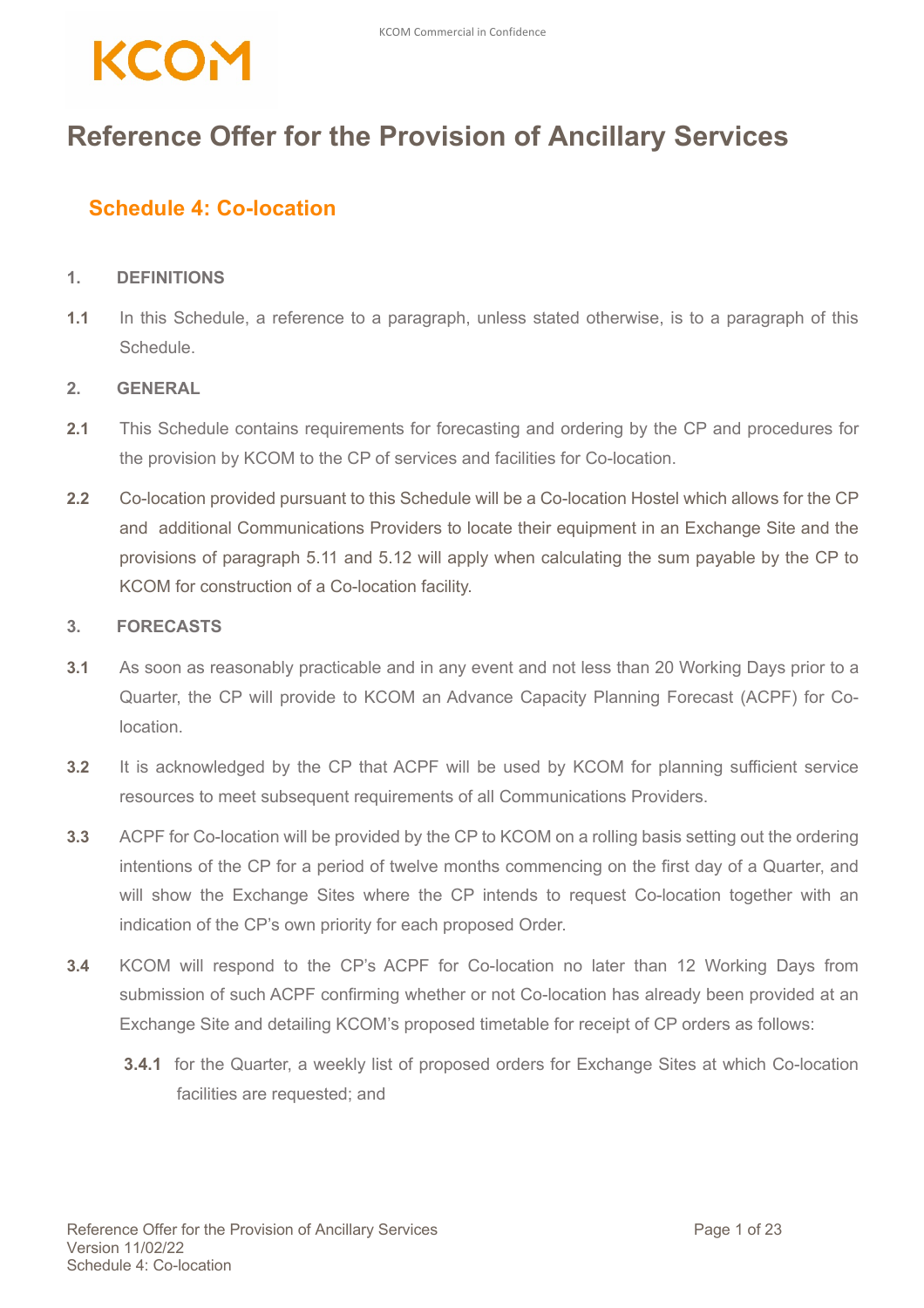- **3.4.2** for the subsequent nine months, and subject to revisions necessary as a result of future aggregated forecasts, a quarterly list of the remaining Exchange Sites at which Co-location facilities have been requested within the CP's ACPF.
- **3.5** The CP will notify KCOM no later than 3 Working Days from receipt of KCOM's proposal under paragraph 3.3 whether it wishes to:
	- **3.5.1** accept KCOM's proposed ordering pattern; or
	- **3.5.2** submit Orders in accordance with its originally submitted ACPF.

Such notification will be the committed weekly ordering pattern of the CP's Co-location Orders to be submitted under paragraph 4 for the Quarter. If the CP fails to give such notification to KCOM within the required time, the CP's ACPF will be void. If the CP notifies KCOM that it wishes to submit Orders in accordance with its originally submitted ACPF, the CP acknowledges that KCOM may not be able to meet required timescales and Schedule 2 will not apply to the ordering or provision of the Co-location facilities pursuant to such ACPF.

- **3.6** If the CP fails to provide an ACPF by the required date set out in paragraph 3.1, KCOM cannot guarantee to respond to Orders placed during the following Quarter.
- **3.7** The parties agree that if at any time the ACPFs collectively submitted by Communications Providers to KCOM for Services exceeds what is reasonably achievable by KCOM, then KCOM will meet with all relevant Communications Providers to agree what action will be taken (including the appropriate scaling down of forecasts for requests). However, if the relevant Communications Providers cannot reach agreement on the action to be taken KCOM reserves the right to allocate the available space to the Communications Providers in priority order based on the date on which their ACPFs were received by KCOM. KCOM will ensure that the CP has reasonable advance notice of any such meeting. The CP will comply with the reasonable ordering procedures notified by KCOM from time to time following such meeting.

#### **4. ORDERS AND SURVEYS**

**4.1** Subject to the CP having complied with the forecasting provisions in paragraph 3, the CP will submit to KCOM a PCR1 no later than 23:59 hours on the last Working Day of the week prior to the order week for submission of a PCR1 for that Exchange Site under paragraph 3.5. If the CP submits the PCR1 later than 23:59 hours, KCOM may process the Order but the CP acknowledges that KCOM may not be able to meet required timescales and Schedule 2 will not apply to the ordering or provision of the Co-location facilities pursuant to such Order. If a PCR1 submitted by the CP includes an Order which is not in accordance with or is wholly outside the committed weekly order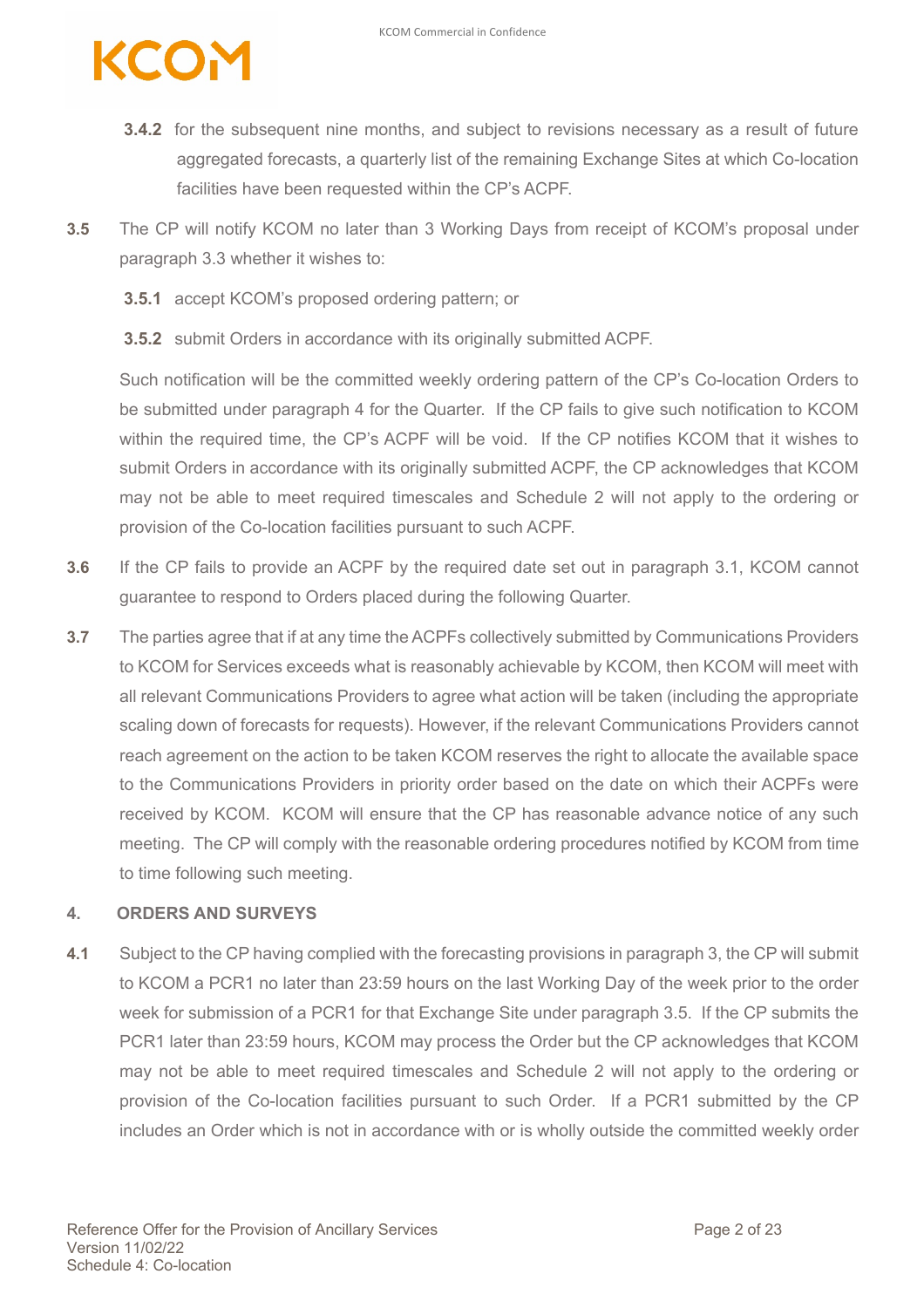pattern under paragraph 3.5, KCOM will inform the CP that such Order will not immediately be progressed in accordance with paragraph 4.2 but that if the CP wishes such Order to proceed:

- **4.1.1** if a Third Party Communications Provider has included in its committed weekly order pattern an Order for Co-location facilities at that Exchange Site during that Quarter and it is practicable for KCOM to consolidate the CP's requirement with a Third Party Communications Provider's order, KCOM will ask the CP to resubmit its Order at the appropriate time; or
- **4.1.2** if a request for Co-location facilities at that Exchange Site is included in a Third Party Communications Provider's agreed plans during the nine month period following that Quarter, KCOM will request that the CP includes its requirements within the CP's next ACPF if the CP so wishes; or
- **4.1.3** if no Third Party Communications Provider has included a requirement for Co-location facilities at that Exchange Site in its ACPF, KCOM will either:
	- (i) ask the CP to resubmit such Order within a future ACPF if the CP so wishes; or
	- (ii) inform the CP that it is able to proceed with such additional Order in accordance with paragraph 4.2 provided that the CP acknowledges that KCOM may not be able to meet required timescales and Schedule 2 will not apply to the ordering or provision of the Co-location facilities pursuant to such Order.
- **4.2** If the CP orders Co-location facilities the CP will be liable for the payment of all Charges relating to the provision of such Co-location facilities (including costing and survey charges and for the cost of the Works) subject only to the provisions of this Schedule. For the avoidance of doubt, the survey fee is payable in the event that an offer of Co-location Services is made by KCOM to the CP using a PCR3 pursuant to paragraph 4.8 and the CP rejects such offer. For the avoidance of doubt, KCOM reserves the right to make an administrative charge for Orders for Co-location facilities and requests for information that it has rejected because of incomplete or erroneous information.
- **4.3** For each Exchange Site KCOM will provide to the CP no later than 10 Working Days from the first Working Day of the week following the week agreed as the order week for submission of a PCR1 for that Exchange Site under paragraph 3.5 a notification based on availability of Co-location that:
	- **4.3.1** subject to full survey (including indicative costs), and to any necessary consents, the CP's request for Co-location can be met; or
	- **4.3.2** insufficient space is available to meet the CP's request, in which case KCOM will state how much space is available and offer such space to the CP for Co-location; or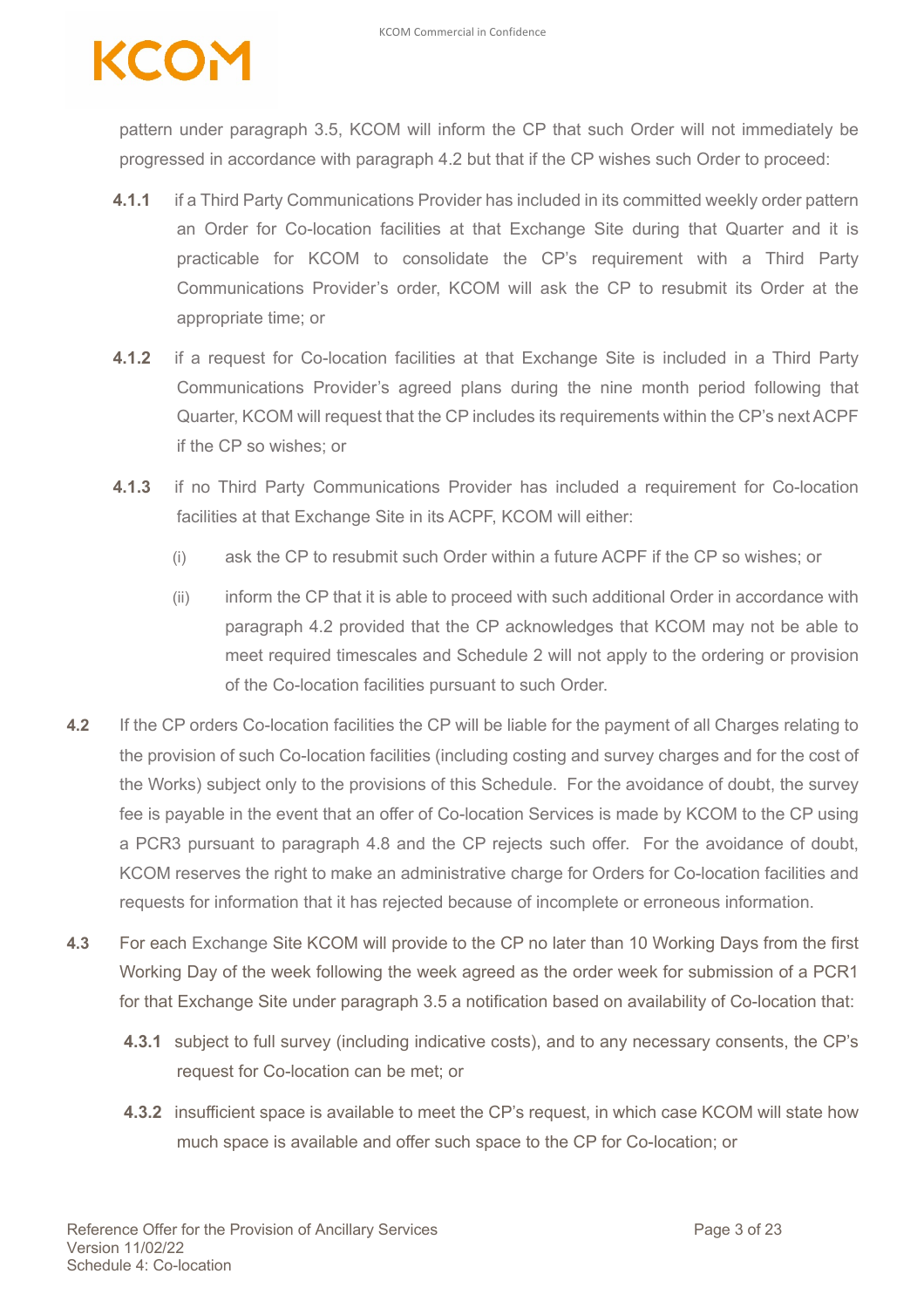

- **4.3.3** KCOM is unable to meet the CP's requirements and will provide reasons why Co-location is not available.
- **4.4** If the CP wishes to proceed on the basis of the space to be made available pursuant to paragraph 4.3.2, the CP will amend its Order accordingly and notify KCOM within 10 Working Days of notification by KCOM under paragraph 4.3.
- **4.5** If the reasons provided by KCOM pursuant to paragraph 4.3.2 or 4.3.3 indicate that there is insufficient, limited or no space for Co-location in the relevant Exchange Site, the CP may, provided the CP does so within 5 Working Days of such notification, visit the relevant Exchange Site at a reasonable time agreed with KCOM at a charge equivalent to the charge for an Escorted Access site visit as specified from time to time in the Price List.
- **4.6** If either:

**4.6.1** the CP does not proceed or amend its Order under paragraph 4.4; or

**4.6.2** KCOM is not able to meet the CP's requirements under paragraph 4.3.3;

the CP will be liable only for the payment of the charge for physical Co-location Order rejection as specified from time to time in the Price List.

- **4.7** If pursuant to paragraph 4.3.3 KCOM indicates Co-location is not available at an Exchange Site then the parties shall enter into negotiations to identify alternative solutions for the provision of Colocation facilities for the relevant Exchange Site.
- **4.8** No later than 40 Working Days from receipt of a PCR1, KCOM will provide to the CP a PCR3 and:
	- **4.8.1** if the estimated cost of the Works to the CP for Co-location facilities is equal to or less than £50,000, such PCR3 will be for information purposes only and KCOM will proceed with the Works and the CP will be liable for the payment of the cost of the Works;
	- **4.8.2** if the estimated cost of Works to the CP for Co-location facilities is greater than £50,000 such PCR3 offer will be conditional on the CP and all other relevant Third Party Communications Providers notifying KCOM no later than 10 Working Days from such offer that such offer is accepted. In such circumstances, the Order will proceed. If the Order does not proceed such Order will be discontinued and the CP will only be liable for the payment of the Charges for a full survey as specified from time to time in the Price List.
- **4.9** KCOM will provide to the CP a list of those Third Party Communications Providers whose Colocation facilities at such Exchange Site are so affected and the parties agree that the CP and such Third Party Communications Providers are granted the authority under Clause 10.6(a) of the main body of this Agreement to discuss whether to commit to the relevant offer under paragraph 4.8.2 and for no other purpose.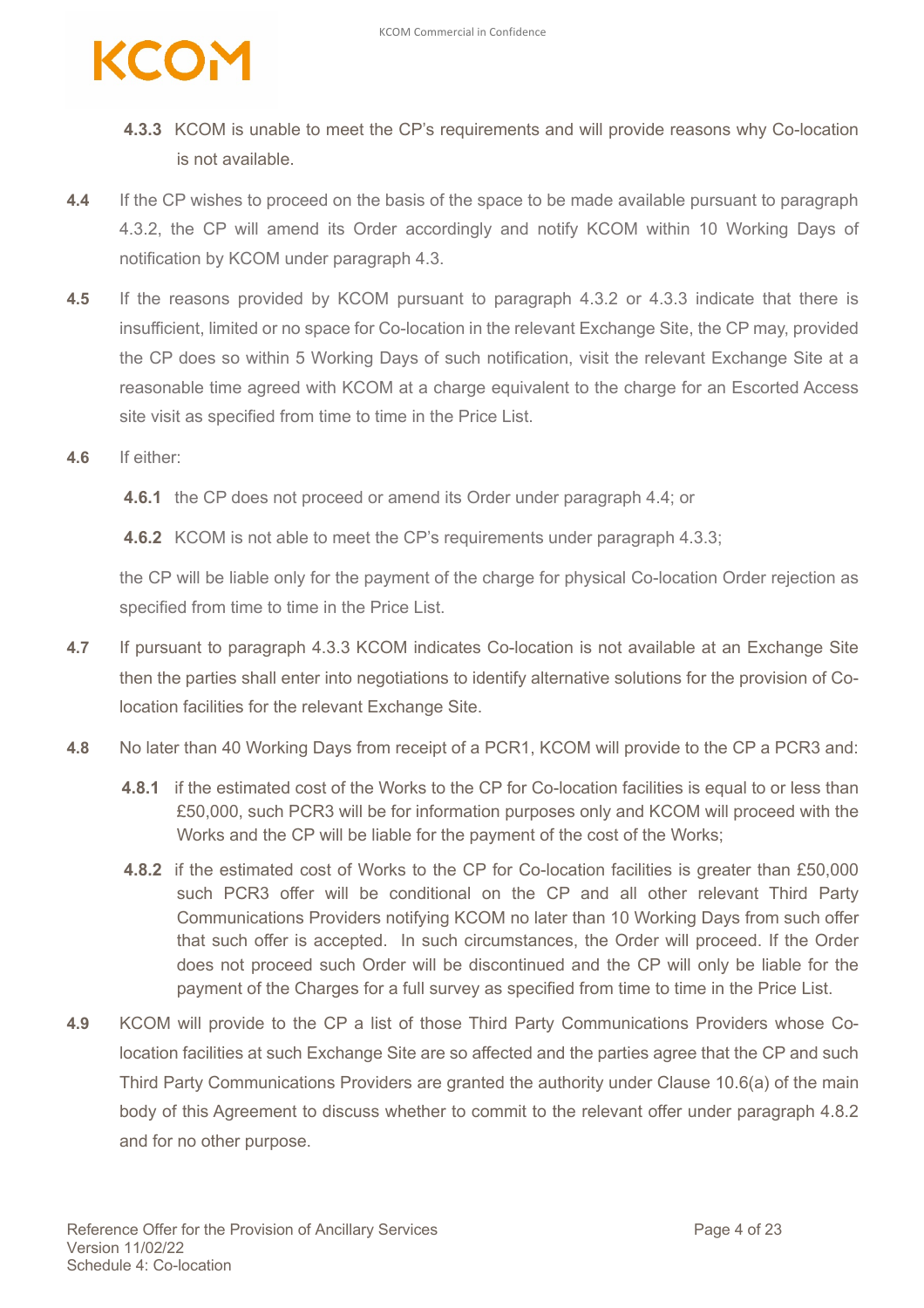- **4.10** If the CP accepts the results of a survey and offer pursuant to paragraphs 4.8.2 and 4.9, KCOM will, if requested by the CP, commence provision of services and facilities required under the CP's PCR3.
- **4.11** If KCOM provides to the CP a PCR3 under paragraph 4.8 KCOM it will also provide to the CP a Target Date. Such Target Date will normally be no later than 4 months from the date that the PCR3 is issued (if the estimated cost of the Works is equal to or less than £50,000) or is accepted by the CP (if the estimated cost of the Works is greater than £50,000). If in any case KCOM specifies a later Target Date KCOM will provide the CP with written justification for such Target Date.

#### **5. WORKS**

- **5.1** KCOM will (either itself or by instructing outside consultants on its behalf) use its reasonable endeavours to obtain all necessary planning and building regulation approvals and all other necessary consents for the Works and for the proposed occupation of a CP Equipment Room. The CP will pay on demand the whole or (where on completion of the Works occupation is to be by more than one Communications Provider) a due proportion of the costs of obtaining such approvals and consents. For the avoidance of doubt, the CP will not make any application for planning permission in respect of any Exchange Site.
- **5.2** If preliminary indications from a request to the planning authority indicate that planning consent may not be granted, the Works will be suspended and the parties will meet to agree a course of action and if:
	- **5.2.1** the parties agree modifications to the CP's Order and as a result of such modifications planning consent is granted, the Works will proceed and the Target Date will be amended accordingly; or
	- **5.2.2** planning consent is not granted, whether the parties agree modifications or agree to make no changes to the planning application, the Order will be discontinued and the CP will pay KCOM's reasonable costs, including reinstatement if necessary; or
	- **5.2.3** the CP changes location within the same Exchange Site and this has no material effect on costs, and as a result of such change planning consent is granted, the Works will proceed and the Target Date will be amended accordingly; or
	- **5.2.4** the CP changes location within the same Exchange Site and this has a material effect on costs or if the CP changes its Order to another Exchange Site, the current Order will be discontinued and the CP will pay KCOM's reasonable costs, including reinstatement if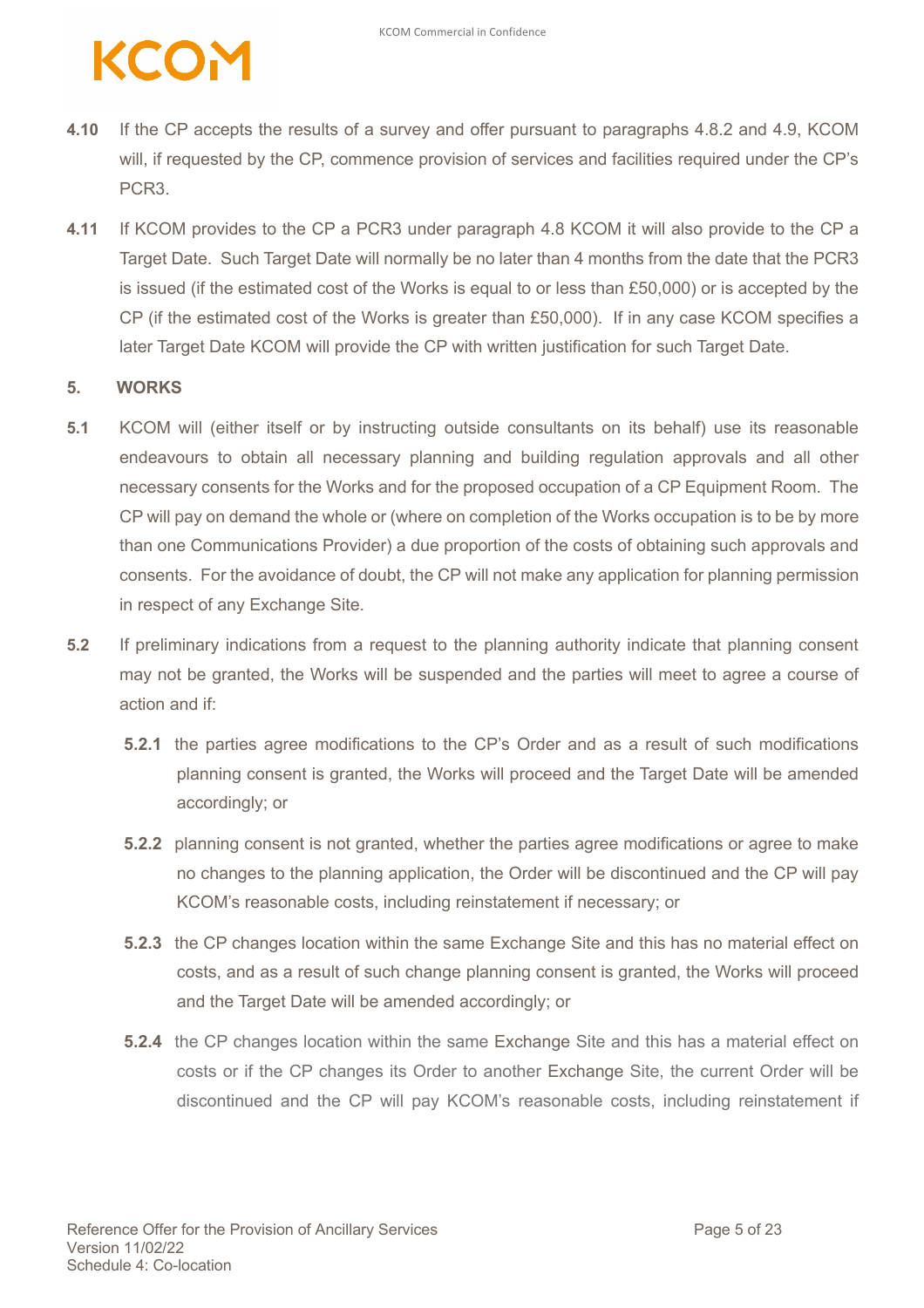necessary. Such change to an Order will be treated as a new Order. On refusal of planning consent KCOM will notify the CP.

In the event of the planning consent referred to in paragraph 5.1 being refused KCOM will not be obliged to submit a planning appeal against such refusal.

- **5.3** KCOM will (subject as hereinafter mentioned and subject to all bye-laws, consents, building regulations and other consents permissions or approvals required for the Works having been obtained and remaining unrevoked) carry out or procure the carrying out of the Works in a good and workmanlike manner in accordance with all planning building regulations and other consents that may be required in so far as they relate thereto subject to such modifications of the Works:
	- **5.3.1** as would not materially affect the CP's intended use and enjoyment of the Specified Floor Area and may be required by the local planning authorities or other relevant bodies or authorities; or
	- **5.3.2** as may be necessary to give effect to any of their requirements; or
	- **5.3.3** as may be required by circumstances or by matters beyond the control of KCOM; or
	- **5.3.4** as may be otherwise agreed by the CP (whose agreement will not be unreasonably withheld, refused or delayed); or
	- **5.3.5** to the extent that it is required to comply with any statutory regulations or requirements or the requirements of any public authority;

and will promptly notify the CP of any such change and any increase in costs as a result of such change or otherwise.

- **5.4** Prior to the RFI Date the precise area of the Specified Floor Area to be the subject of the Licence will be measured by KCOM in accordance with the Code of Measuring Practice and will be accepted by KCOM and the CP so long as it falls within a tolerance of 5% either way of the gross internal area specified in the PCR3.
- **5.5** If the RFI Date will not have occurred within 42 Working Days of the Target Date the CP may at any time thereafter serve notice on KCOM to terminate the provisions of this Schedule forthwith (insofar as they relate to the relevant Exchange Site only) but without prejudice to the rights of either party in respect of any antecedent breach of any agreement or condition herein contained and without prejudice to the obligation on the part of the CP under paragraph 10.
- **5.6** If the RFI Date will not have occurred within 42 Working Days of the Target Date KCOM may at any time thereafter serve notice on the CP to terminate the provisions of this Schedule forthwith (insofar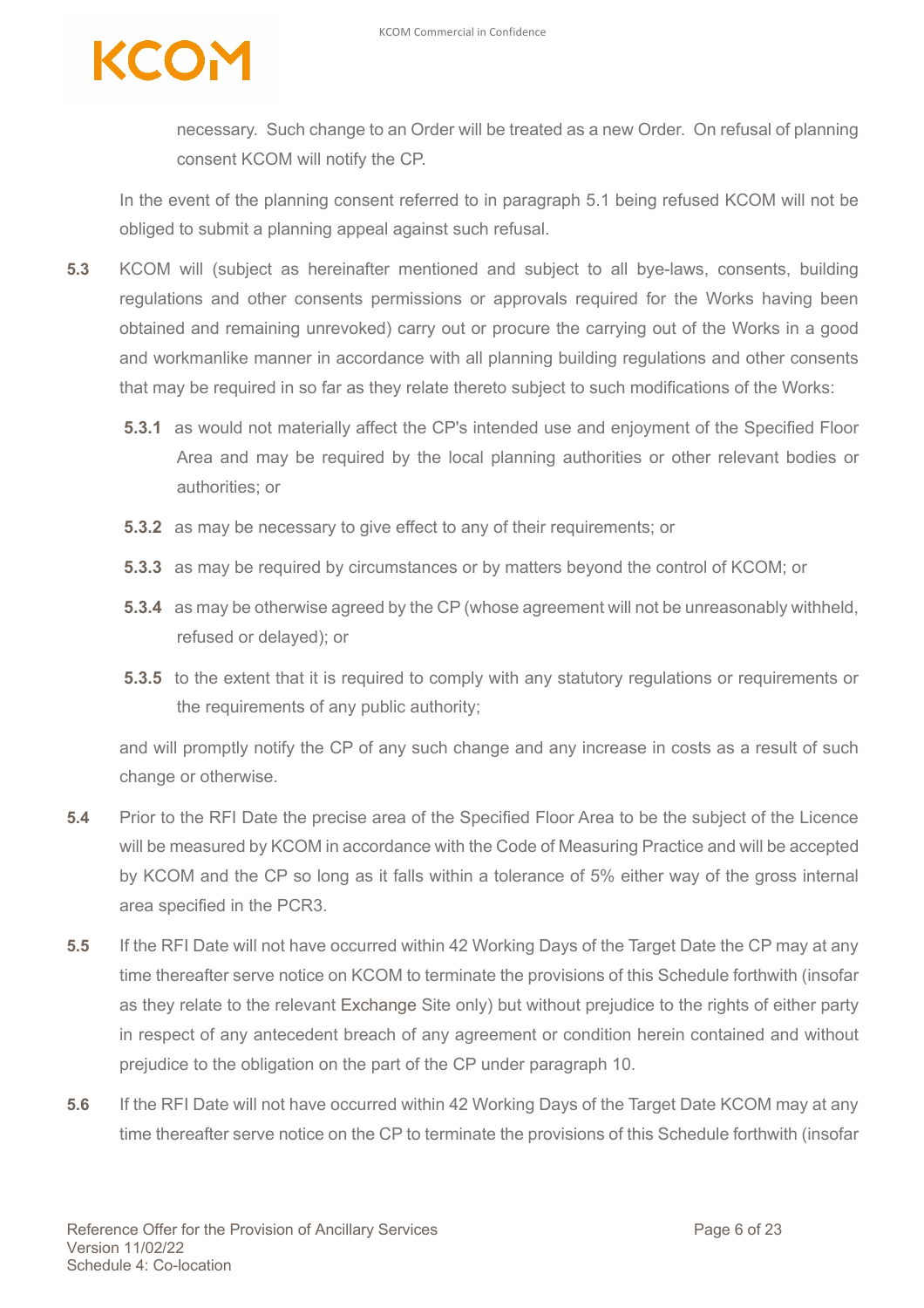### COM

as they relate to the relevant Exchange Site only) if the carrying out or continuation of the Works is being prevented because:

- **5.6.1** there is some defect or deficiency in the relevant Exchange Site that renders the Works impracticable or means the Works can only be undertaken at a cost that is unreasonable in the circumstances;
- **5.6.2** the Works are prevented by war, act of God, government action; or
- **5.6.3** of the occurrence of any circumstances beyond KCOM's reasonable control;

but without prejudice to the rights of either party in respect of any antecedent breach of any agreement or condition herein contained and without prejudice to the obligation on the part of the CP under paragraph 10.

- **5.7** KCOM will, subject to being paid its reasonable copying and administration charges, supply as soon as reasonably practicable to the CP upon a request made by the CP such documentation as is reasonable to demonstrate how the cost of the Works are to be structured and calculated. This documentation will, where appropriate, include such tender documentation together with the Contractor's tender reply that is not subject to any confidentiality undertaking required by the Contractor.
- **5.8** KCOM shall respond promptly to the CP's reasonable requests for information on the specification or progress of Works. If KCOM fails to do so, KCOM shall allow the CP to communicate directly to any sub-contractor of KCOM contracted to do one or more part(s) of the Works to obtain such information.
- **5.9** KCOM will when informing the CP of the Anticipated Date under paragraph 6.1 notify the CP of KCOM's best estimate (calculated where relevant pursuant to paragraph 5.11) of the sum payable by the CP in respect of the Works. Such sum will be paid by the CP to KCOM on or before completion of the Works as instructed by KCOM and prior to KCOM issuing the Licence. KCOM will give the CP ten Working Days' notice of all payments properly due pursuant to the Building Contract (including stage payments required under the Building Contract where KCOM can demonstrate that it has been reasonably required to make such payments) and also in connection with the completion of the Works and the CP will pay and reimburse to KCOM all such sums as cleared funds so as to enable KCOM to meet its payment obligations under the Building Contract.
- **5.10** As soon as reasonably practicable after payment of the last sum to be paid under paragraph 5.9, KCOM will notify the CP of the actual final sum payable by the CP in respect of the Works. The amount due to KCOM will be adjusted accordingly by the amount over or under paid by the CP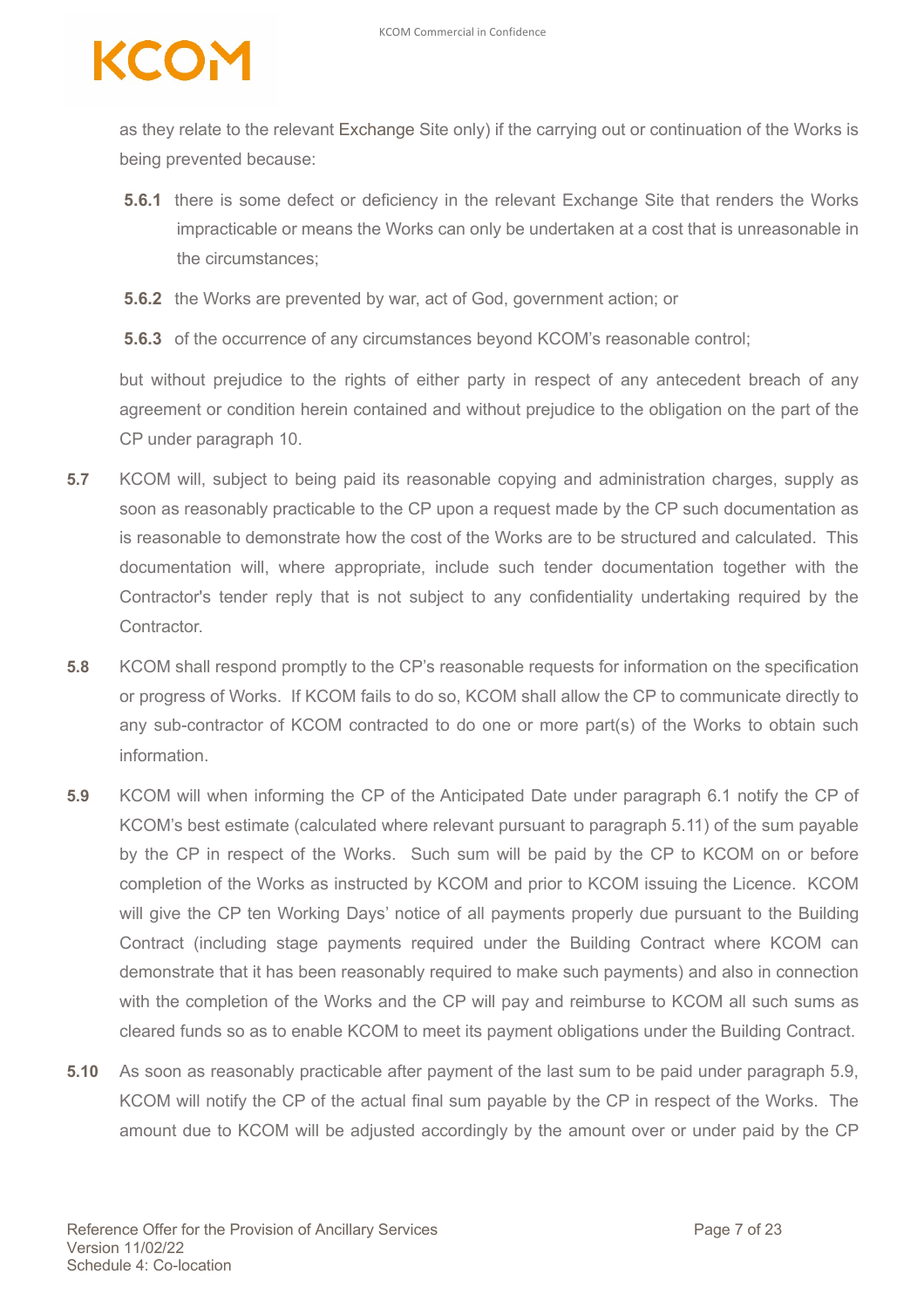under paragraph 5.9. Any payment due to KCOM will be made in accordance with Clause 8 of the main body of this Agreement. Any refund due to the CP will be made as soon as reasonably practicable together with interest on such refund at the Interest Rate from the date of payment by the CP under paragraph 5.9 to the date of payment by KCOM to the CP. To the extent that the CP disagrees with the final sum in respect of the Works and is unable to resolve such disagreement with KCOM, either party will be entitled to refer such Dispute to an Independent Expert for determination under Clause 18 of the main body of this Agreement.

**5.11** In paragraphs 5.12 to 5.15 the following words shall have the following meanings;

"Multi-user Facility" means a Co-location Hostel (or other CP Equipment Room) designed to accommodate more than one Communications Provider or such facility that is at any time occupied by more than one Communications Provider.

"Occupied Space" means, with respect to any Multi-user Facility, the aggregate amount of space that is taken as Specified Floor Area under Licence by Communications Providers from time to time (so, for example, if a Multi-user Facility has a total area of 100m2 and is occupied by two Communications Providers taking Specified Floor Area of 25m2 each with the remaining space being unoccupied, the total Occupied Space for that Multi-user Facility is 50m2 and each of the two Communications Providers occupies 50% of the Occupied Space at that Multi-user Facility).

"Occupying CP" means, with respect to any Multi-user Facility, a Communications Provider that takes Specified Floor Area under a Licence at that Multi-user Facility.

"Original Occupying CP" means, with respect to any Multi-user Facility, the first Communications Provider to take Specified Floor Area under a Licence at that Multi-user Facility (and if more than one Communications Provider takes Specified Floor Area under Licences at the same time and, together, are the first Communications Providers to take Specified Floor Area under Licence at that Multi-user Facility, each of those Communications Providers shall be an Original Occupying CP).

"Subsequent Occupying CP" means, with respect to any Multi-user Facility, a Communications Provider that takes Specified Floor Area under a Licence at that Multi-user Facility after Specified Floor Area has already been taken at that Multi-user Facility by an Original Occupying CP.

"Original Works Cost" means, with respect to any Multi-user Facility, the actual final sum payable by a CP in respect of the Works for that Multi-user Facility (in accordance with paragraphs 5.9 and 5.10).

"Carrying Works Cost" means, with respect to any Multi-user Facility at any time, the Original Works Cost for that Multi-user Facility, less any deductions to the same that have been made in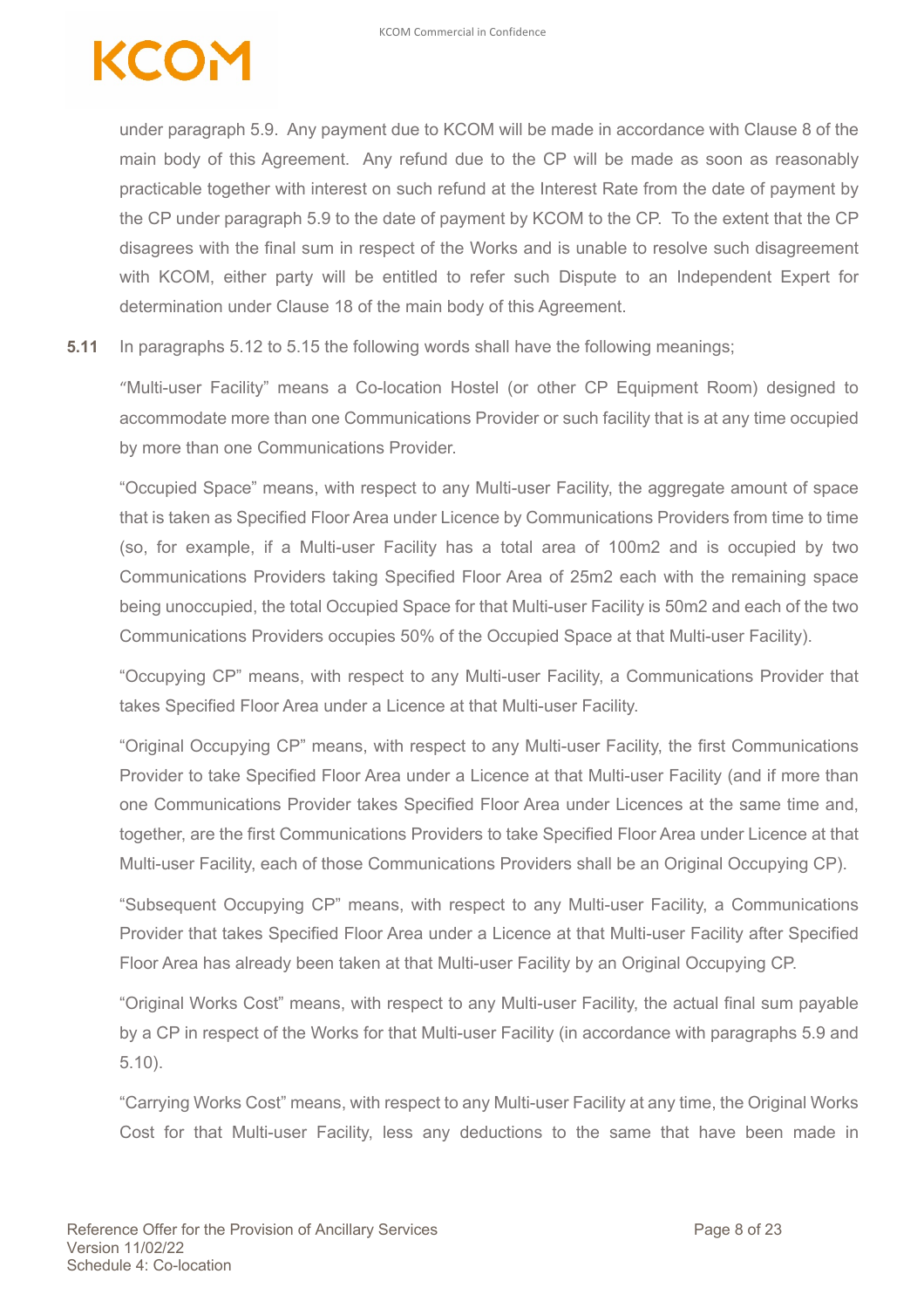

accordance with sub-paragraph 5.13(b).

"Cost Contribution Charge" means a sum payable by an Occupying CP by way of a contribution to the cost of the Works for a Multi-user Facility, as specified in paragraphs 5.12 and 5.13.

**5.12** Where a Multi-user Facility has been constructed and there is more than one Original Occupying CP, each Original Occupying CP will pay KCOM a Cost Contribution Charge calculated as follows:

 $A = B \times C$ 

where

- A = the individual Cost Contribution Charge payable by each Original Occupying CP
- B = the Original Works Cost
- C = the percentage of the Occupied Space taken under a Licence by each Original Occupying CP

For the avoidance of doubt if there is only one Original Occupying CP at a Multi-user Facility, that Communications Provider shall pay the whole of the Original Works Cost in accordance with paragraphs 5.9 and 5.10.

- **5.13** Where, with respect to any Multi-user Facility, an Occupying CP reduces the amount of Specified Floor Area it takes by either varying or terminating its Licences(s) for that Multi-user Facility, then;
	- (a) that Occupying CP shall not be entitled to a refund of any Cost Contribution Charges it has already paid with respect to the space it has relinquished at the Multi-user Facility as a result of the variation or termination of its Licences(s); and
	- (b) an amount equal to the aggregate amount of the Cost Contribution Charges that have been paid by that Occupying CP with respect to the space it has relinquished at that Multi-user Facility (less any refunds of the same given to that Occupying CP under paragraph 5.14) shall be deducted from the Original Works Cost or Carrying Works Cost (as appropriate) for the purpose of calculating the Carrying Works Cost for that Multi-user Facility going forward.
- **5.14** Where, with respect to any Multi-user Facility;
	- (a) an Occupying CP takes additional Specified Floor Area at that Multi-user Facility by varying or entering into a Licence for the same; or
	- (b) a Subsequent Occupying CP takes Specified Floor Area at that Multi-user Facility by entering into a Licence for the same

then;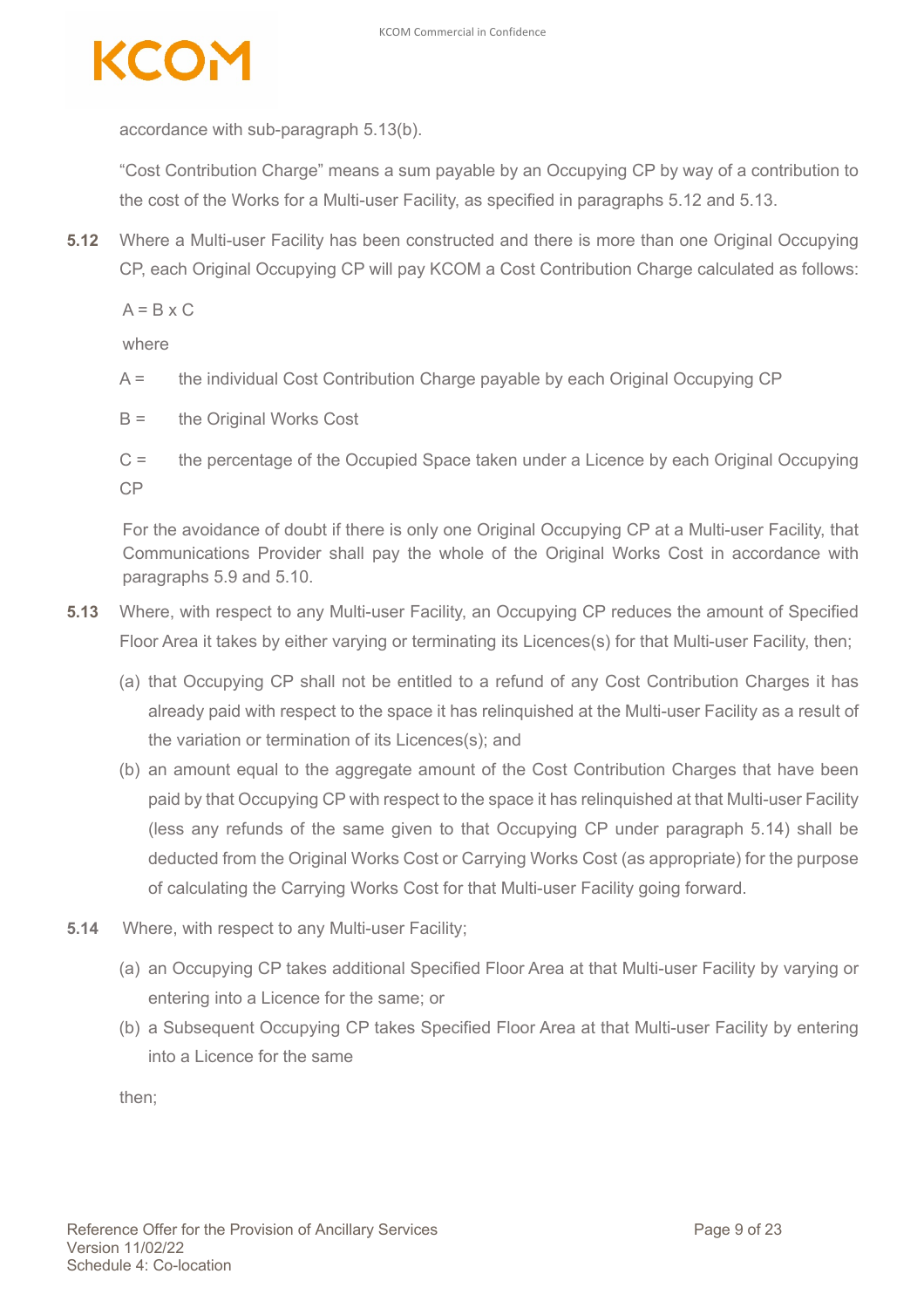# **ener**

- (c) KCOM shall give a refund to each Occupying CP at that Multi-user Facility of an amount equal to the aggregate amount of the Cost Contribution Charges already paid by that Occupying CP with respect to that Multi-user Facility (less any refunds of the same already given to that Occupying CP under this paragraph 5.14); and
- (d) each Occupying CP at that Multi-user Facility and (where relevant) the Subsequent Occupying CP shall pay a new Cost Contribution Charge calculated as follows;

 $A = B \times C$ 

where

A = the new Cost Contribution Charge payable by the Occupying CP or Subsequent Occupying CP

B = the Carrying Works Cost

C = the percentage of the Occupied Space taken under Licence by each Original Occupying CP or Subsequent Occupying CP

Where a refund is due to be given to an Occupying CP by KCOM under sub-paragraph (c), above, the amount of that refund shall be netted off against the new Cost Contribution Charge payable under sub-paragraph (d), above, and KCOM shall issue an appropriate invoice and/or credit note to the Occupying CP reflecting the same.

When an Occupying CP or Subsequent Occupying CP enters into a Licence to take Specified Floor Area at a Multi-user Facility, KCOM shall confirm the value of the Carrying Works Cost and the net Cost Contribution Charge that will be due prior to the completion of the Licence.

- **5.15** With respect to each Multi-user Facility; the provisions of paragraphs 5.12 to 5.14 shall no longer apply with effect from the tenth anniversary of the date on which the Original Occupying CP(s) first took Specified Floor Area under a Licence at that Multi-user Facility; so that with effect from this date;
	- (a) no further Cost Contribution Charges shall be due from any Occupying CPs or Subsequent Occupying CPs with respect to that Multi-user Facility; or
	- (b) no further refunds of Cost Contribution Charges shall be given to any Occupying CPs with respect to that Multi-user Facility

#### **6. TIMING AND COMPLETION OF WORKS**

**6.1** Not less than 15 Working Days prior to the date upon which the Representative anticipates the Works will be completed (hereinafter referred to as "the **Anticipated Date**") KCOM will inform the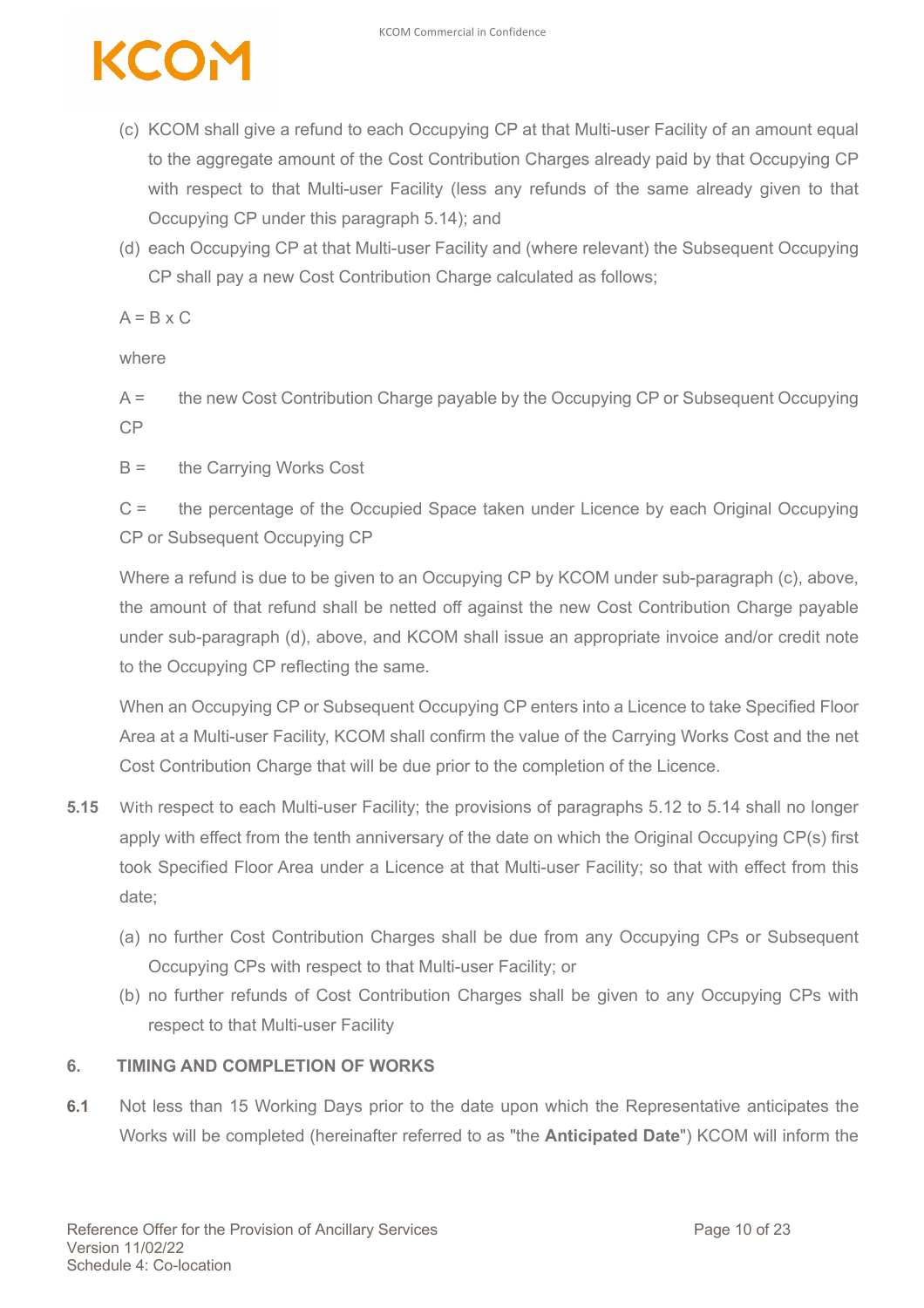CP and arrange a meeting on the Anticipated Date at which meeting the Representative and the CP and/or their respective representatives will attend. KCOM will afford the CP and/or their representative the opportunity of making representations to it regarding the Works and completion of the same and will procure that the Representative takes into consideration in determining whether the Works are completed pursuant to the provisions of the Building Contract any such representations made by or on behalf of the CP.

- **6.2** In the event of KCOM or the Representative notifying the CP as in paragraph 6.3.2 below, the procedures provided for in paragraph 6.1 will be repeated as many times as necessary until the RFI Date has occurred but the Representative will not be required to give the CP more than four Working Days' notice of the Anticipated Date and will only be required in order to convene a meeting pursuant to paragraph 6.1 to give not less than two Working Days' notice.
- **6.3** Upon the Anticipated Date the Representative will forthwith either:
	- **6.3.1** certify both to KCOM and to the CP that date to be the RFI Date in which case if there are any works of a minor or unfinished nature KCOM will procure that (where they are within the construction element of the Works) the same are rectified as soon as possible and in any event within six months of the RFI Date and such certificate will be final and binding upon both KCOM and the CP; or
	- **6.3.2** not certify the RFI Date but will notify KCOM and the CP in writing of a list of items to be completed and/or defects to be remedied before the RFI Date can be certified.
- **6.4** KCOM will promptly provide to the CP (at the CP's cost) details of all significant variations to the Works and/or to the total cost of the Works or to the CP's proportion of the total cost of the Works.
- **6.5** Where it becomes apparent to the Representative that the total cost of the Works to the CP will exceed the cost anticipated as set out in the PCR3 by more than 10 percent (and for any subsequent increases by 10 percent), KCOM will by written notice served on the CP within 5 Working Days advise the CP of its best estimate of revised costs including full cost justification. After discussion with the CP, KCOM will revise the PCR3 cost estimate and supply a copy to the CP.
- **6.6** As soon as it becomes apparent to the Representative that the Target Date as set out in the PCR3 may change by more than 5 Working Days, KCOM will by written notice served on the CP within 5 Working Days advise the CP of its best estimate of a revised Target Date. If such Target Date is deferred for reasons other than those set out in the definition of Target Date in Schedule 1, the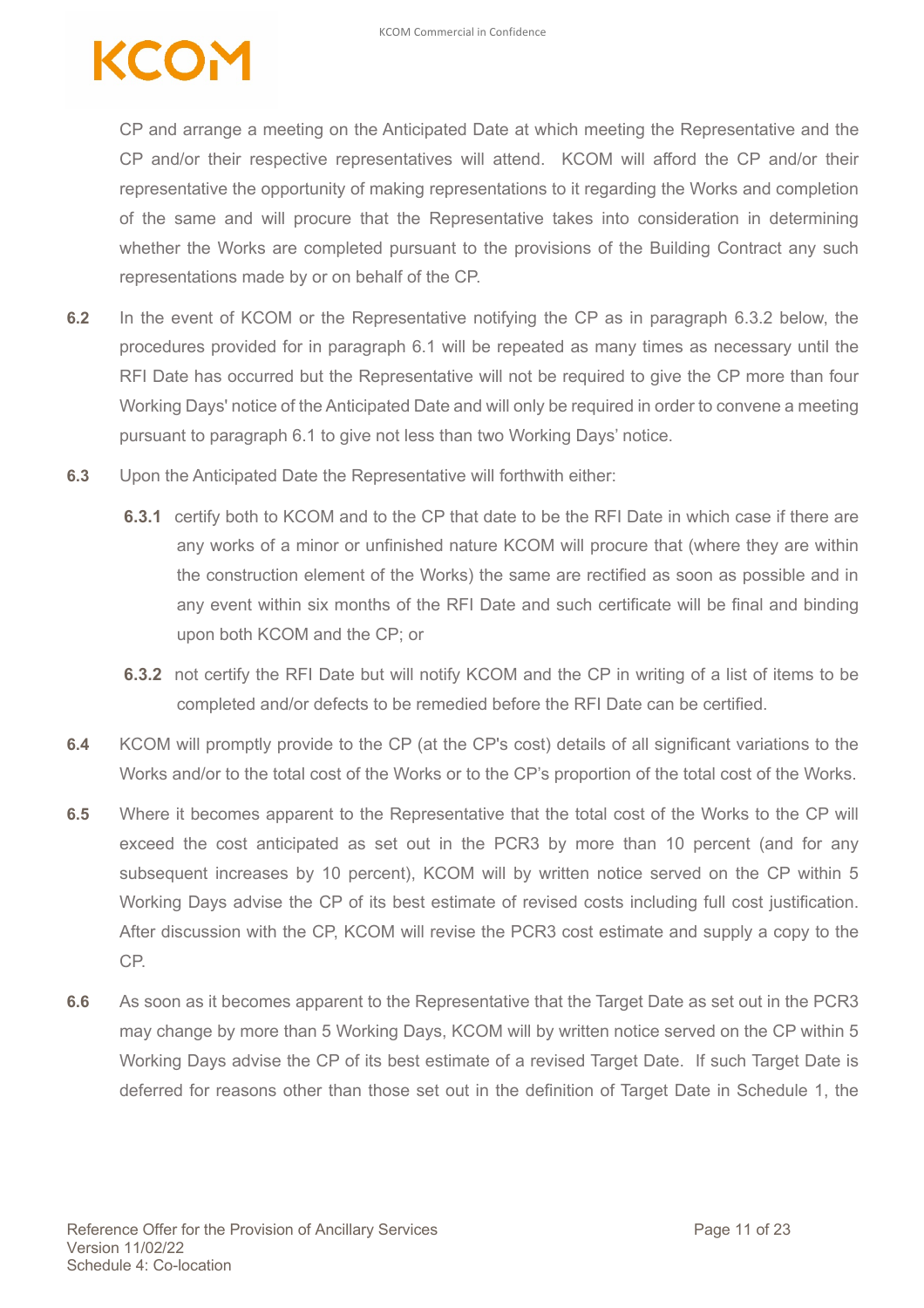### COM

initial Target Date shall still be the date from which fixed compensation, if any, is payable under Schedule 4.

- **6.7** Where it becomes apparent to the Representative that the total estimated cost of the Works to the CP will exceed the cost anticipated as set out in the PCR3 by more than 50 percent:
	- **6.7.1** KCOM will by written notice served on the CP within 5 Working Days advise the CP of its best estimate of revised costs.
	- **6.7.2** The CP may within 5 Working Days of receipt of the notice referred to in paragraph 6.7.1 serve written notice to terminate the provisions of this Schedule in relation to the PCR3 in question and paragraph 10 will apply, (unless the CP has notified KCOM of a Dispute under Clause 18 of the main body of this Agreement, failing which the CP will be responsible for the cost as so increased.)
	- **6.7.3** Unless notice is served by the CP pursuant to paragraph 6.7.2 KCOM is obliged to continue to carry out the Works in a diligent and timely manner in accordance with its obligations in this Schedule but subject to paragraph 5.5.
- **6.8** The CP and its representatives may by prior arrangement with the Representative enter (but not more than twice) the Exchange Site in order to inspect and view the state and progress of the Works and the materials used and the CP and its representatives will comply with all and any requirements that the Contractor may impose with regard to such inspections.
- **6.9** The CP and its representatives in inspecting the Exchange Site may not impede or obstruct the progress of the Works nor issue any instructions to the Contractor but will address any requirement or complaint to the Representative.
- **6.10** KCOM will pay due regard to the requirements of the CP which are consistent with the relevant PCR3 and the terms of this Agreement.
- **6.11** KCOM will make good any defects in the Works properly notified in writing by the CP within the defects liability period of the Building Contract as soon as possible to the extent that KCOM is able to enforce the defects liability provisions in the Building Contract. If KCOM is required to take proceedings to enforce the defects liability provisions, such action will be at the CP's expense.
- **6.12** In relation to this paragraph 6.12 and without prejudice to the generality of KCOM's obligations in paragraph 5.3, KCOM will use its reasonable endeavours to enforce the Representative's duties and obligations to exercise the degree of skill and care set out within the terms of its appointment with KCOM to manage the Works efficiently and to ensure that RFI is achieved on or before the **Target Date.**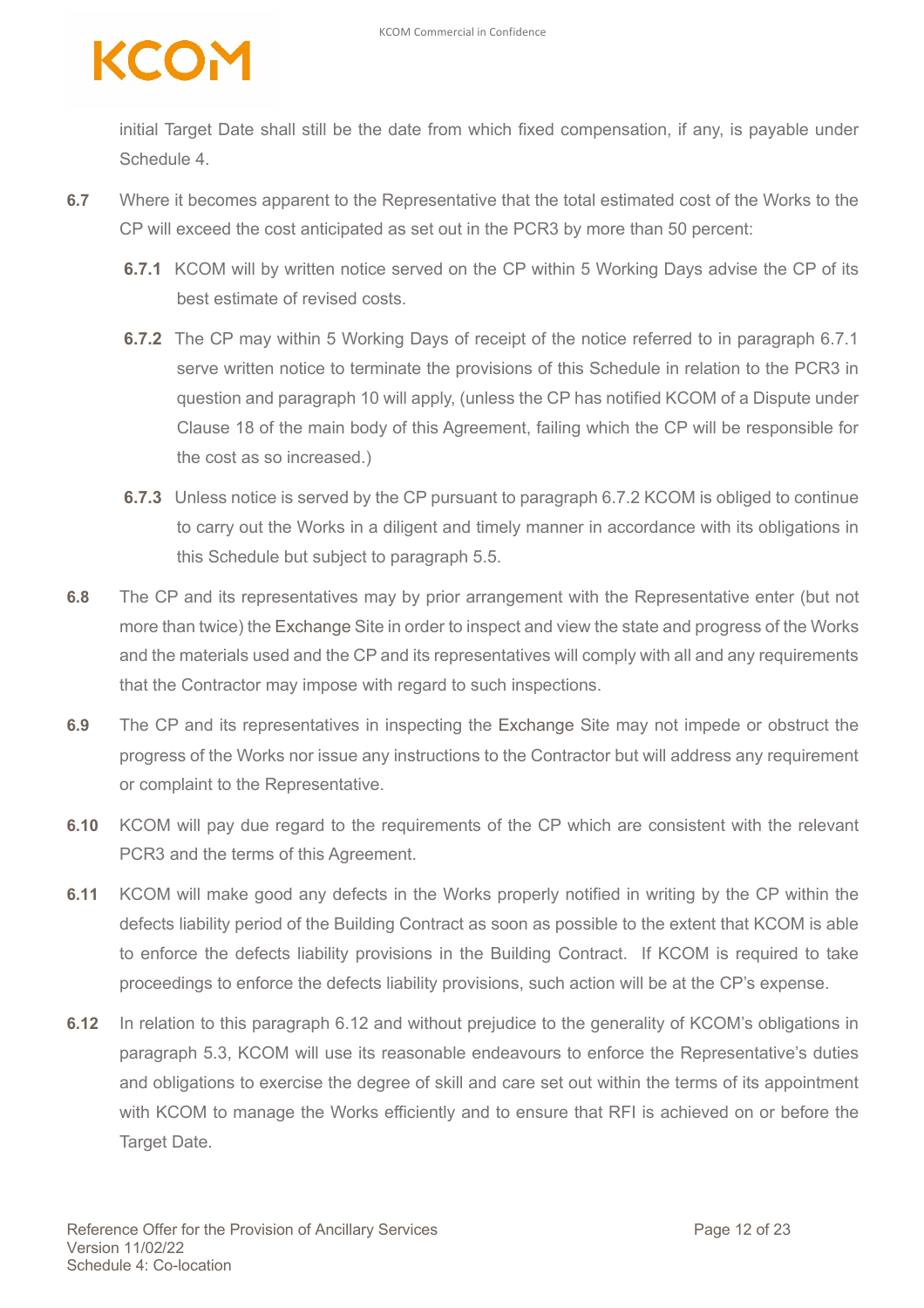

#### **7. LICENCE COMPLETION**

- **7.1** Subject to paragraph 9, a Licence relating to the Specified Floor Area and the CP Equipment Room which are the subject of the relevant PCR3 will be granted with effect from the Licence Completion Date.
- **7.2** The CP will commence to pay to KCOM the Licence Fee in relation to the relevant Specified Floor Area on and from the Licence Completion Date whether or not the CP is permitted to take occupation on that date.

#### **8. TITLE**

**8.1** The CP will assume the right of KCOM to grant a Licence and will not require any evidence of or raise any objection, requisition, or enquiry in respect of KCOM's title to an Exchange Site.

#### **9. NO POSSESSION**

- **9.1** The CP will not be entitled to occupation of any part of an Exchange Site and a Licence of a Specified Floor Area will not be granted until:
	- **9.1.1** the sums payable against the best estimate in respect of the Works under paragraph 5.7 have been paid save for the purposes of inspecting the CP Equipment Room and its facilities in accordance with this Part; and
	- **9.1.2** pursuant to Clause 12.5 of the main body of this Agreement the CP has either provided evidence of policies of insurance or, where the CP has not provided such evidence, has informed KCOM that it is unable to do so in order that KCOM may effect insurance.

#### **10. TERMINATION**

- **10.1** In the event of:
	- **10.1.1** a material breach on the part of the CP of its obligations in this Schedule which is not remedied within a reasonable time after notice from KCOM; or
	- **10.1.2** KCOM issuing a notice to the CP that planning permission and all other necessary consents and approvals all reasonably required have not been obtained by the date three months from the date of acceptance of the PCR3 by the CP; or
	- **10.1.3** termination in accordance with paragraph 5.5, 5.6 or 6.7;

then the provisions of the Schedule (insofar as they relate to the Exchange Site) will (without prejudice to any pre-existing right of action of any party in respect of any breach by any other party of its obligations hereunder) immediately terminate on written notice and cease to have effect and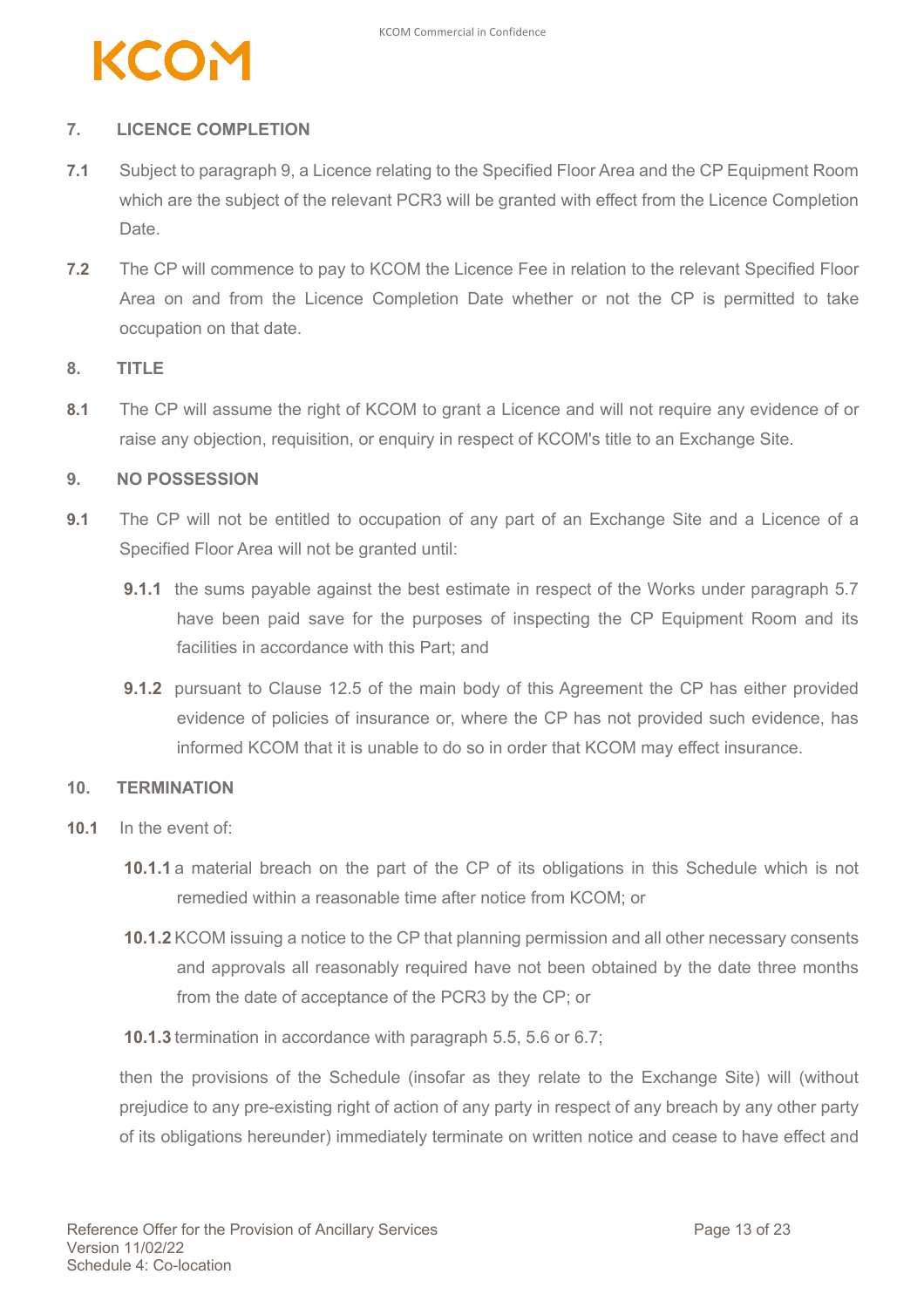the parties will be released from any further liability under this Schedule (insofar as it relates to the Exchange Site) save that the CP will pay to KCOM upon demand

- (i) any costs properly incurred by KCOM hereunder up to the date of such termination; and
- (ii) the costs properly incurred by KCOM in reinstating the CP Equipment Room to the state in which it was prior to the acceptance by the CP of PCR3 in the event that KCOM carries out such reinstatement (which it may or may not do at its absolute discretion).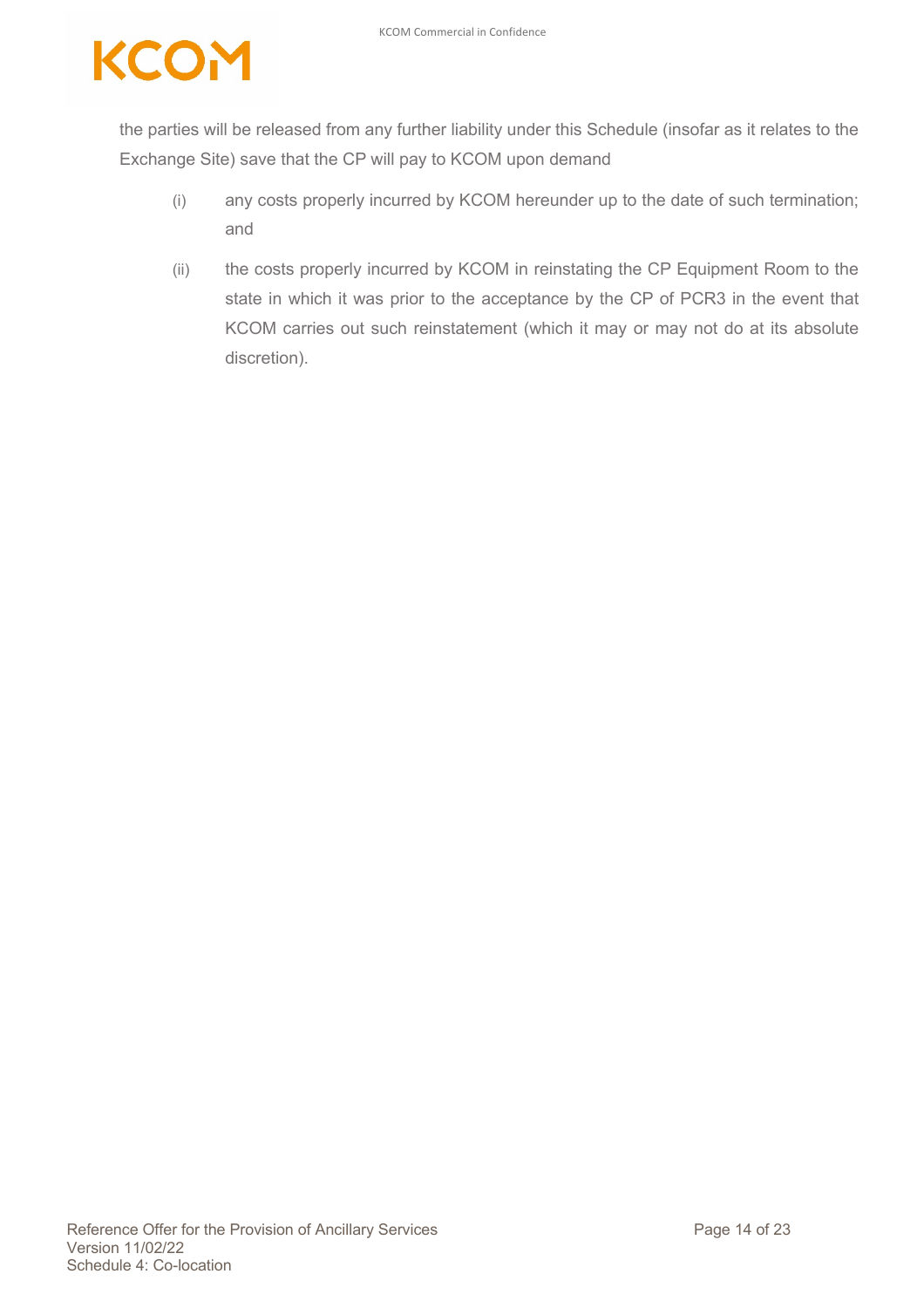### KCO

#### **11. NON-MERGER**

**11.1** To the extent that they remain to be observed and performed all the provisions of this Schedule will continue in full force and effect notwithstanding the completion of the Licence.

#### **12. FURTHER INFORMATION**

- **12.1** KCOM will provide to the CP on reasonable request a floor plan of the relevant part of an Exchange Site. Subject to reasonable confidentiality provisions, such floor plan will show the space (if any) which may, at the time the floor plan is produced, be available for Co-location (if any) and the space used or planned to be used by KCOM and the space used or planned to be used by Third Party Communications Providers. If the layout of the Exchange Site has changed materially since the floor plan was compiled, KCOM will in addition provide a commentary on such changes. For the avoidance of doubt, the space used or planned to be used by KCOM and Third Party Communications Providers will show the area only and not the nature or function of any equipment occupying or planned to occupy such space. KCOM will provide to the CP on reasonable request information on the amount and configuration (the location and siting of connections and facilities) of space available for Co-location at an Exchange Site at a charge specified from time to time in the Price List.
- **12.2** If the floor plan requested in paragraph 12.1 is newly compiled as a result of such request, the CP will pay the charge for the supply of such floor plan at a charge specified from time to time in the Price List.
- **12.3** On reasonable request by the CP, KCOM will make available to the CP the result of a full survey carried out for a Third Party Communications Provider at a charge specified from time to time in the Price List which charge will be an administrative charge. If, however, the CP requires further work to be carried out as a result of a request by the CP for further information, the CP will pay KCOM's reasonable charge for preparing such additional information.
- **12.4** The CP acknowledges and agrees that KCOM may make available to a Third Party Communications Provider survey results provided to the CP pursuant to paragraph 4.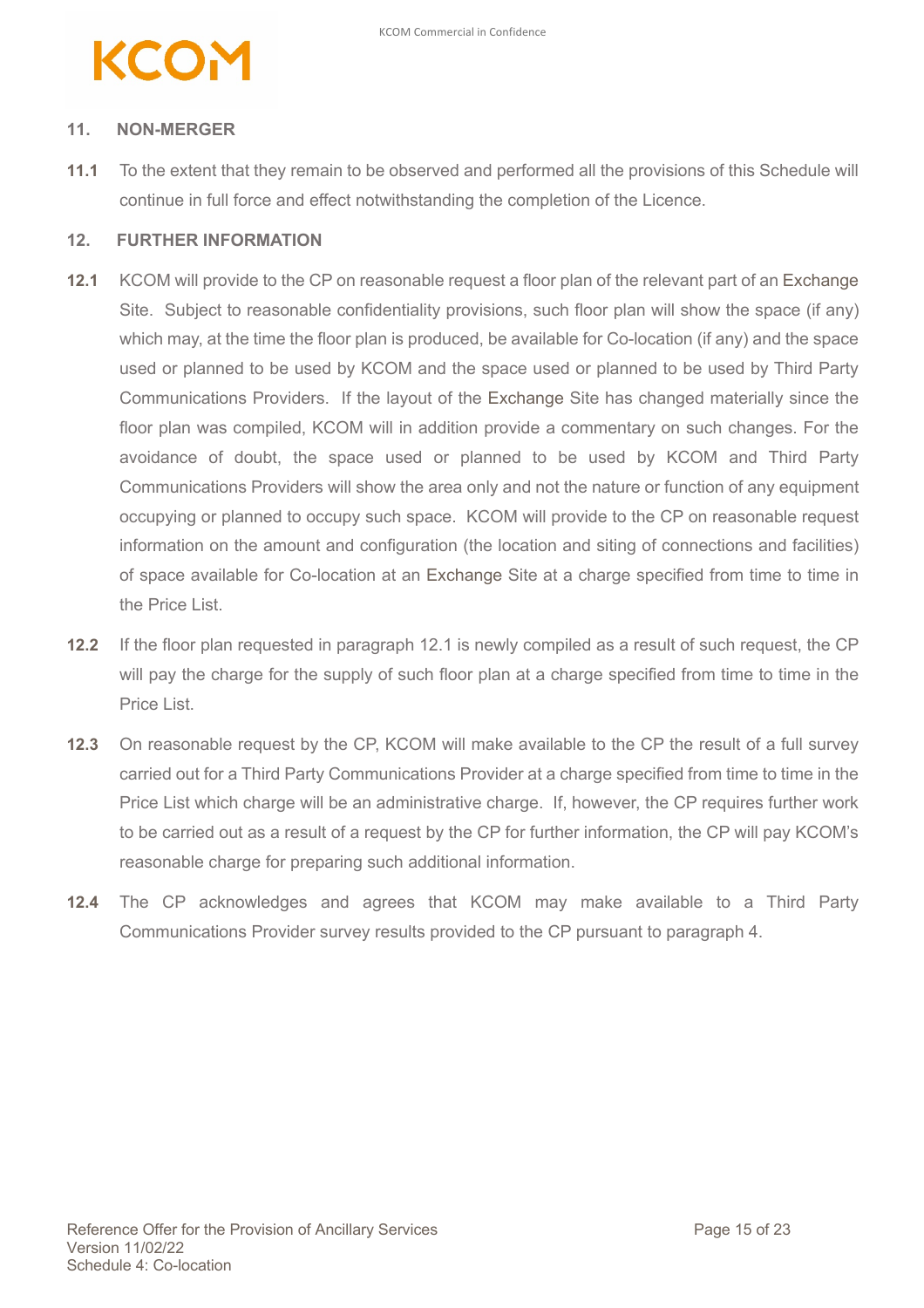

#### **ANNEX 1**

#### **Site Access**

- **1. Definitions**
- **1.1** In this Annex, a reference to a paragraph, unless stated otherwise, is to a paragraph of this Annex.
- **2. Description of service**
- **2.1** KCOM will provide the CP with access to the CP Equipment Room and the Specified Floor Area. KCOM will, where reasonably practicable, provide dedicated entrance facilities for a CP Equipment Room, but where it is not reasonably practicable to provide such facilities KCOM will provide to the CP alternative facilities as set out in this Annex.
- **2.2** For the avoidance of doubt, if Unescorted Access facilities to a CP Equipment Room are available, the CP Equipment Room will, where reasonably practicable, be situated on ground floor level with an external access onto a public highway to enable Unescorted Access to the CP Equipment Room for the CP and/or the CP's employees, agents and contractors.

#### **2.3 KCOM Escorted Access services**

Where Unescorted Access facilities to a CP Equipment Room are not available, the KCOM Escorted Access service comprises the provision of KCOM staff to escort the CP's employees, agents or contractors to the Specified Floor Area. The following types of site visits will be available:

- **2.3.1** planned access, during KCOM's Normal Working Hours;
- **2.3.2** planned access outside KCOM's Normal Working Hours;
- **2.3.3** unplanned access during KCOM's Normal Working Hours;
- **2.3.4** unplanned access outside KCOM's Normal Working Hours.

Each of the above four services will include Escorted Access to and from the CP Equipment Room.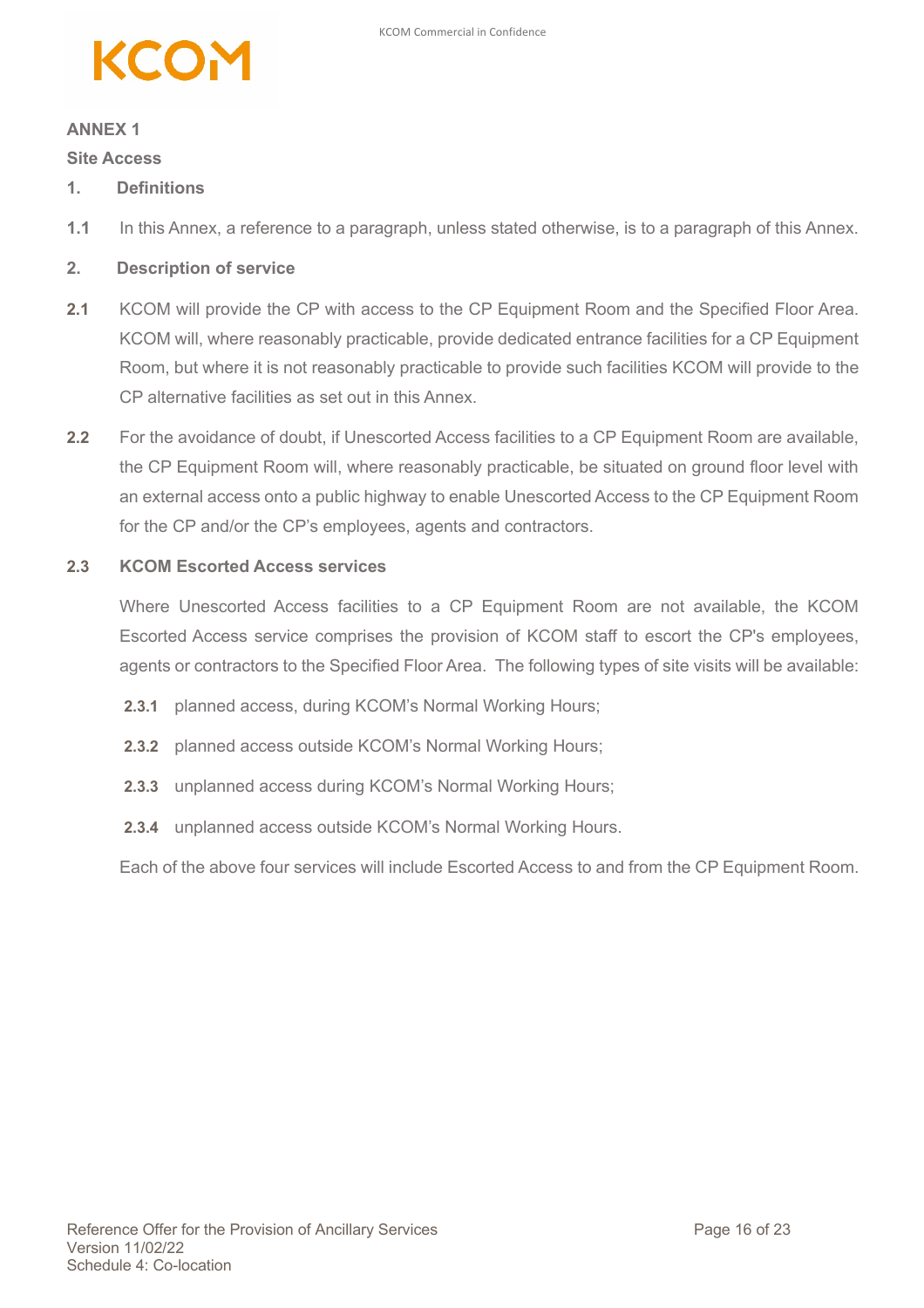

| Time of day: [Note 1]                                               | <b>Notice Period</b>                    | <b>Response/Access Times</b>                             |
|---------------------------------------------------------------------|-----------------------------------------|----------------------------------------------------------|
| Planned visit during KCOM's<br><b>Normal Working Hours</b>          | 72 hours (3)<br>Working<br>Days) notice | N/A                                                      |
| Planned visit outside KCOM's<br><b>Normal Working Hours</b>         | 72 hours (3)<br>Working<br>Days) notice | N/A                                                      |
| Unplanned visit during KCOM's<br><b>Normal Working Hours</b>        | N/A                                     | Response Time: [Note 2] Access<br>Within: [Note 2]       |
| visit<br>Unplanned<br>outside<br><b>KCOM's Normal Working Hours</b> | N/A                                     | [Note 2]<br>Response Time:<br>Access<br>Within: [Note 2] |

**2.4** The notification and response times for each of the four services at paragraph 2.3 are as follows:

Note 1: "KCOM's Normal Working Hours" means 08.00 to 17.00, Monday to Friday inclusive (excluding Public and Bank Holidays).

Note 2: Response and access times will be as set out in the Price List.

- **2.5** Except where Unescorted Access facilities to a CP Equipment Room are made available such that a CP can separately access the CP Equipment Room, all planned CP site visits must be notified in writing to KCOM in advance by using the Escorted Access process.
- **2.6** KCOM will use its reasonable endeavours to meet the response and access times as set out in the table in paragraph 2.4 of this Annex.
- **3. Security**
- **3.1** Access to a CP Equipment Room that has dedicated external access and a solid internal perimeter may be controlled either by mechanical or electronic locking in conjunction with an access control system at KCOM's discretion.
- **3.2** The CP acknowledges that access to each Exchange Site will be controlled at all times and KCOM will provide an audit trail of any access to such Exchange Sites.
- **3.3** The CP may access KCOM communal areas provided that this does not facilitate access to KCOM network areas.
- **3.4** KCOM will only permit access by the CP and/or the CP's employees, agents and contractors to the Specified Floor Area specific to the CP.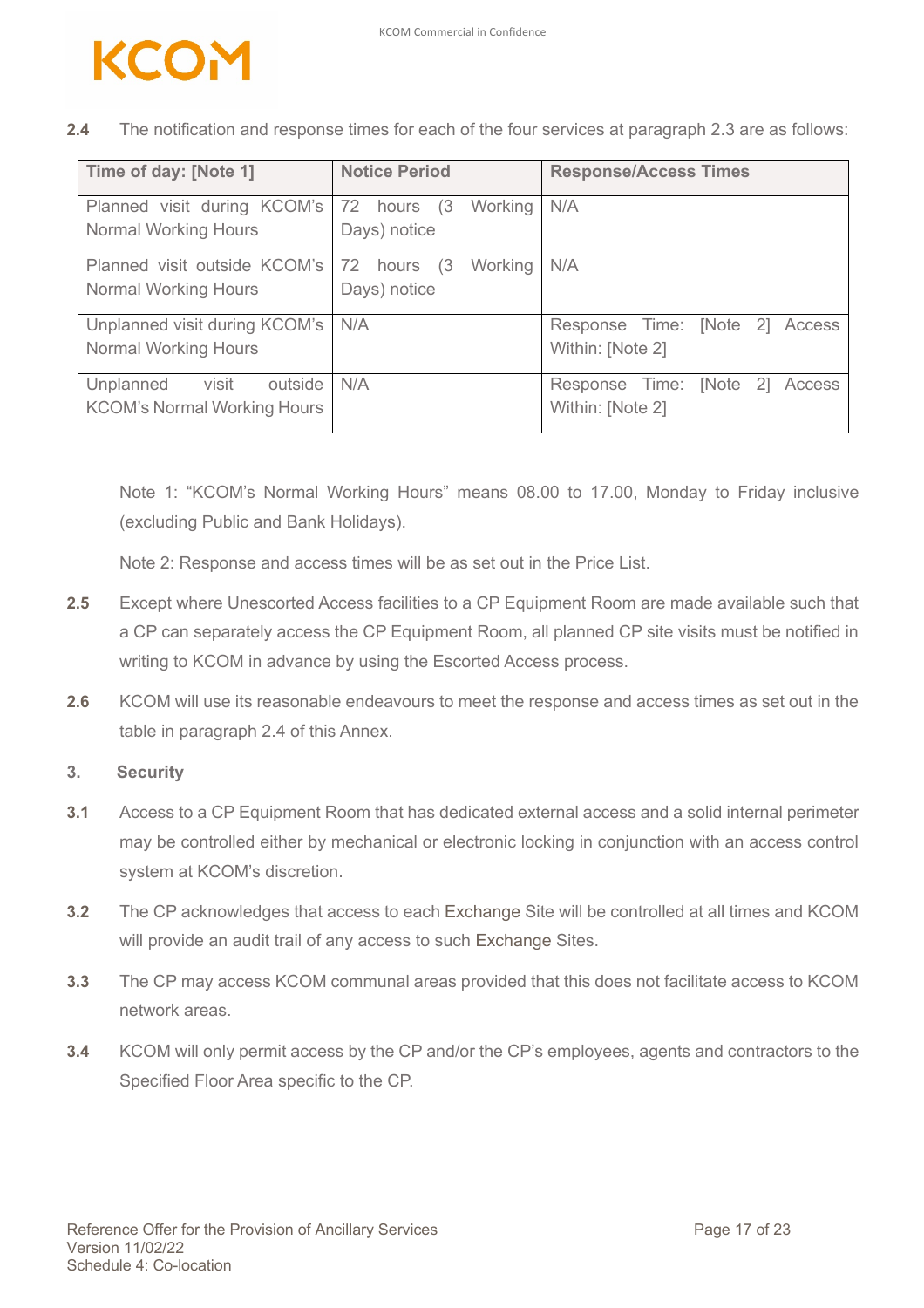### KCO

- **3.5** When at an Exchange Site, all CP employees, agents or contractors must display a KCOMapproved form of photographic identity card. Where required for use with a KCOM managed access control system a suitable access card will be provided by KCOM.
- **3.6** The buildings within the KCOM estate fall into two main categories, each of which has specific security needs, as follows:
	- **3.6.1** guarded buildings are manned buildings which have receptionists and/or security guards at the access point(s) to control access.
	- **3.6.2** unguarded buildings are manned or unmanned buildings which have no people at the access point(s) to control access.

#### **3.7 Access to Guarded Buildings**

- **3.7.1** CP employees, agents or contractors will, on production and verification of their photographic identity card, be allowed entry to an Exchange Site in order to access the CP Equipment Room. Access will be limited to those areas necessary to conduct CP business.
- **3.7.2** Access to a CP Equipment Room which has only internal access within guarded building, without electronic access control, will require formal entry/exit registration against a previously agreed list of named CP employees, agents or contractors held at the security post or reception desk.

#### **3.8 Access to Unguarded Buildings**

- **3.8.1** Access to unguarded buildings within the KCOM estate is controlled by one or more of the following methods:
	- (i) electronic access using an access card, and any associated PIN;
	- (ii) electronic access controlled remotely from the site;
	- (iii) access using a physical key.
- **3.8.2** Access to the CP Equipment Room which has only internal access within unmanned or part-time manned buildings will be restricted to those people issued with an access card programmed to allow entry at the designated building main entrance, and their supervised visitors.

#### **3.9 Access Cards and PINs**

**3.9.1** In an Exchange Site where access is provided by means of an electronic access control system using access cards and PINs, only CP employees, agents or contractors issued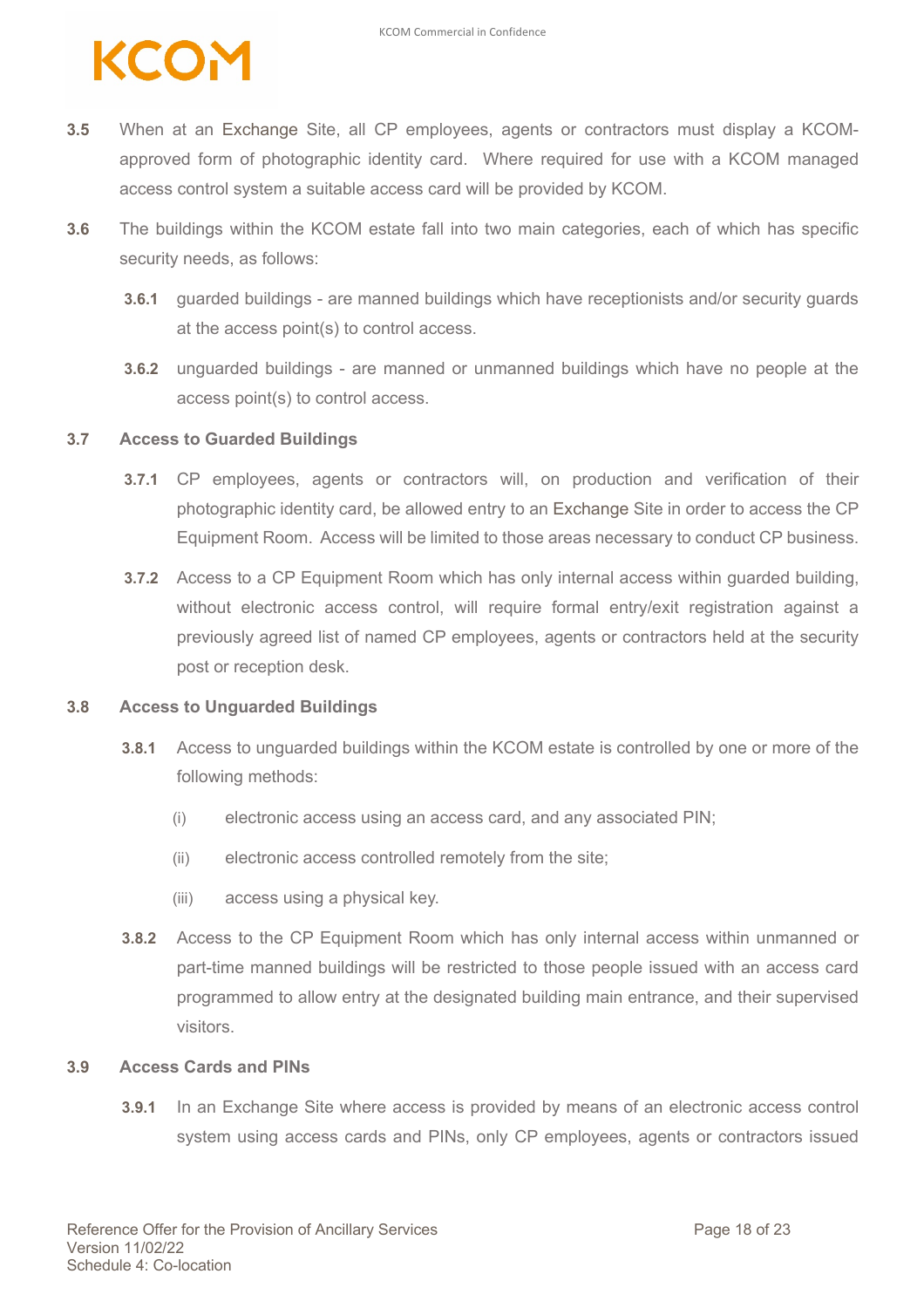

with an access card and a valid PIN programmed to allow entry will be allowed automatic entry into an operational building at the Exchange Site.

- **3.9.2** The CP must, without delay, report to KCOM the loss of any cards issued by KCOM to the CP in accordance with KCOM's instructions.
- **3.9.3** CP cardholders may host access to a CP Equipment Room only where this involves direct supervision by the cardholder.
- **3.9.4** All cards remain the property of KCOM and may be withdrawn or disabled by KCOM at any time.

#### **3.10 Electronic Access Provided Remotely**

**3.10.1** KCOM will permit access by the CP's employees, agents or contractors to an Exchange Site where access is provided by means of remote electronic access only if the person providing access remotely has validated the identification of the requestor and is satisfied with the reason for the request for access.

#### **3.11 Access using keys**

- **3.11.1** CP employees, agents or contractors will only be issued with keys which afford access to a CP Equipment Room, and not to any other part of an Exchange Site.
- **3.11.2** Lost keys issued to the CP by KCOM must be reported immediately to KCOM in accordance with instruction provided by KCOM at time of issue.
- **3.12** For the avoidance of doubt, the CP understands and accepts that Third Parties such as the emergency services may have a legal right of entry to any Exchange Site at any time including the CP Equipment Room and the Specified Floor Area.

#### **4. Charges**

**4.1** The CP will pay KCOM the appropriate Charges for any Services provided under this Schedule by KCOM calculated in accordance with the Charges specified from time to time in the Price List. For the avoidance of doubt, different Charges will apply for the different types of Exchange Site visits.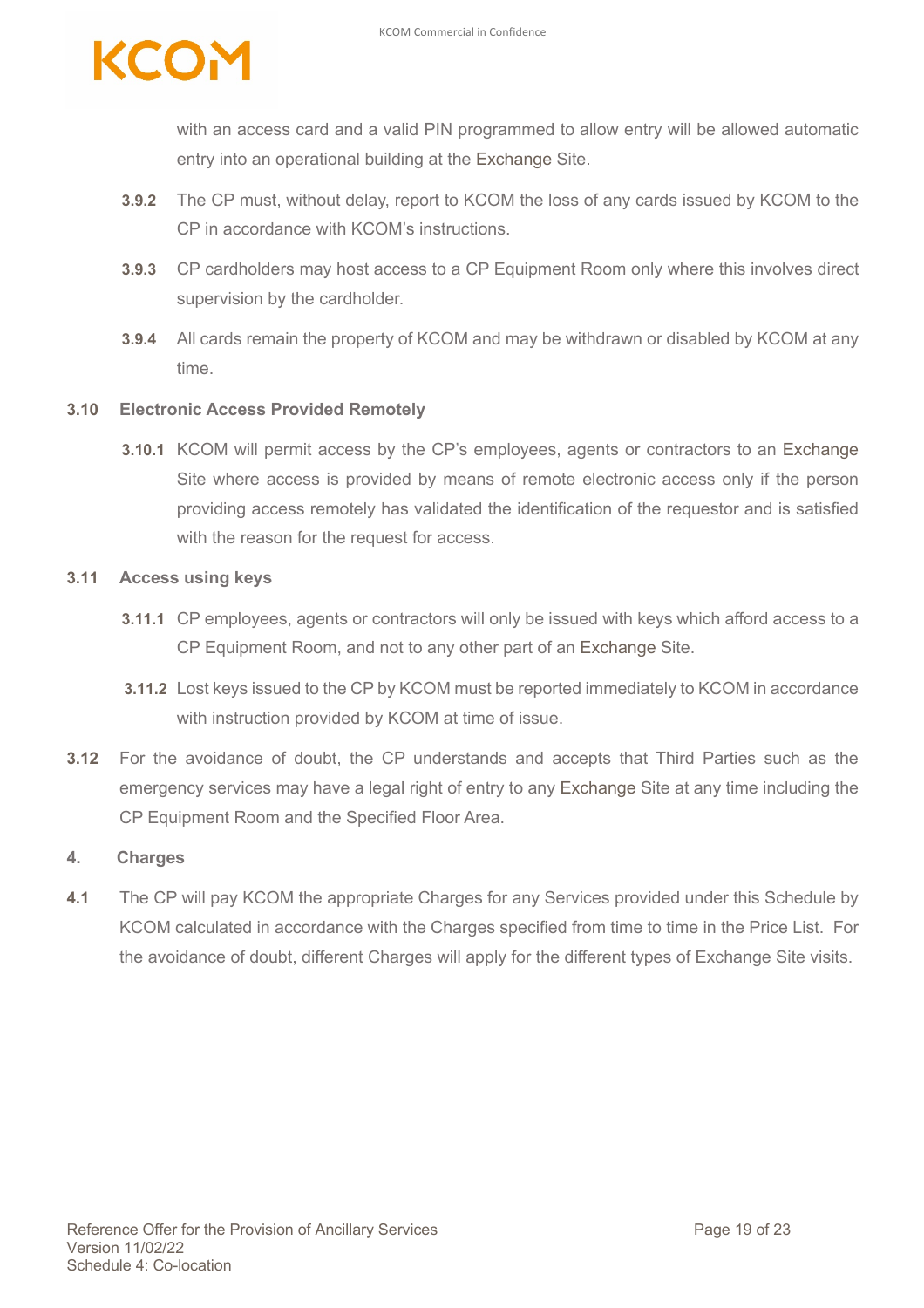

### **ANNEX 2 Provision of Standby Power ("Essential Services Supply")**

#### **1. Definitions**

**1.1** In this Annex, a reference to a paragraph, unless stated otherwise, is to a paragraph of this Annex.

#### **2. Description of Product**

**2.1** KCOM will provide the CP with access to Essential Services Supply ("**ESS**") within a Co-location Hostel.

#### **3. Provision of ESS Power**

- **3.1** If the CP requires provision of ESS, the CP will request provision by means of the PCR1. On receipt of the PCR1, KCOM will check to see if there is sufficient spare unassigned ESS power at the relevant Exchange Site. If sufficient spare unassigned ESS power is available, at the site requested, the cooling and lighting throughout the Co-location Hostel will be linked to a standby power circuit together with the CP's Specified Floor Area within the Co-location Hostel.
- **3.2** If the CP or a Third Party Communications Provider located within the same Co-location Hostel requests ESS power, the cooling and lighting for the Co-location Hostel will be on the standby power circuit and the CP will pay KCOM a proportion of the charge for such provision.
- **3.3** If KCOM informs the CP that there is not sufficient unassigned ESS power to provide cooling and lighting, the CP may accept the Co-location Hostel without ESS power or may decline the offer. For the avoidance of doubt, if unassigned ESS capacity is insufficient to meet the total requested load of the CP and all the Communications Providers within a Co-location Hostel, priority will be given to cooling and lighting, and ESS power will not be provided to individual Specified Floor Areas within a Co-location Hostel.
- **3.4** If there is insufficient ESS power at a Co-location Hostel, the CP may request KCOM to provide a time and cost estimate to upgrade the ESS power output. On receipt of this request, KCOM will seek the views of all Third Party Communications Providers at the Exchange Site.
- **3.5** If KCOM is able to identify the requirements of all the Third Party Communications Providers within an Exchange Site, KCOM will, within 60 Working Days, provide a time and cost estimate to all Third Party Communications Providers located at that Exchange Site. If KCOM does provide ESS power, the costs of so doing will be apportioned amongst all Third Party Communications Providers and the CP on the basis of the potential power load per kilowatt of power provided to each of the aforementioned.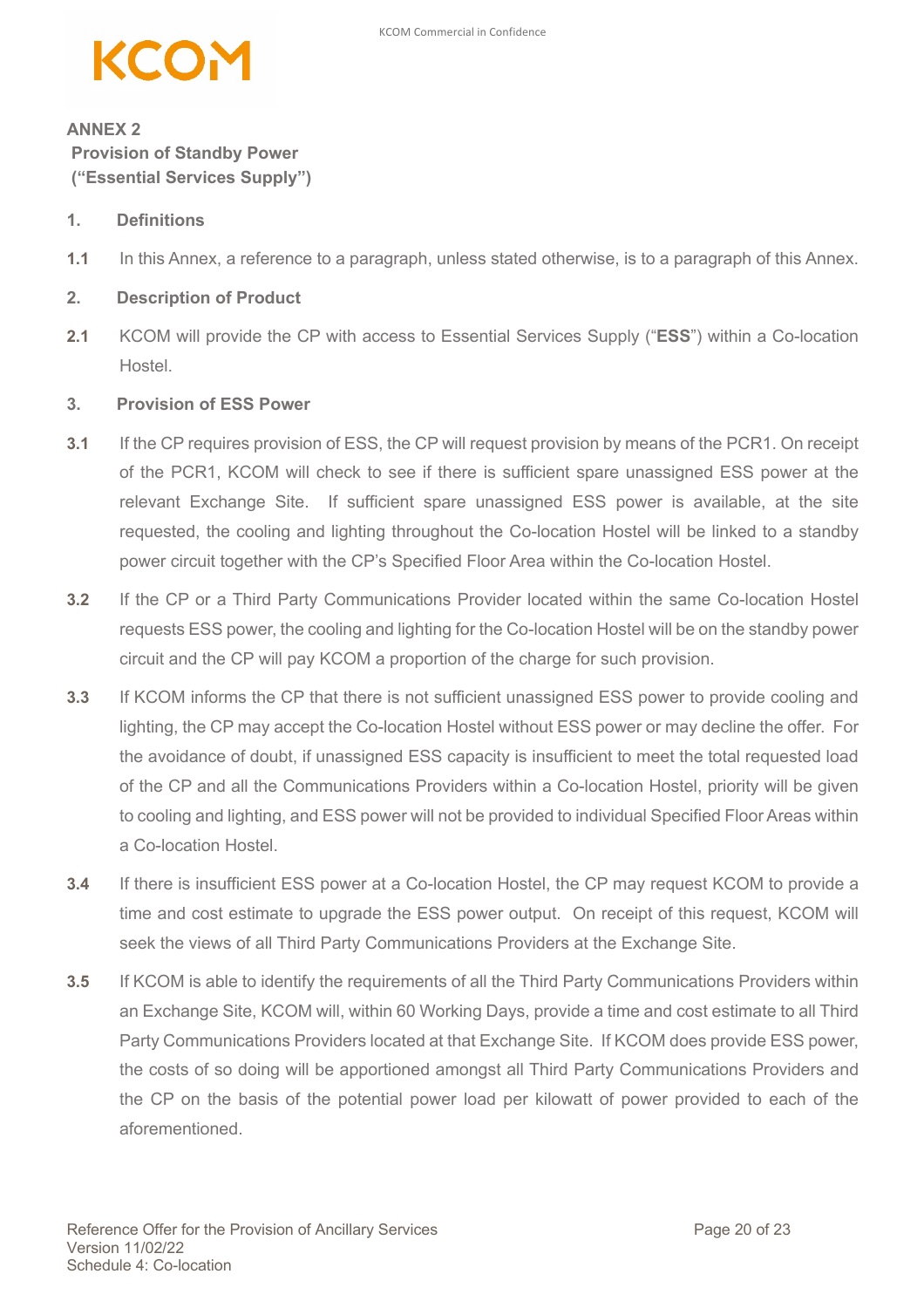

**3.6** If the CP or one or more Third Party Communications Provider confirms within 10 Working Days of receipt of KCOM's estimated costs under paragraph 3.5 that installation of ESS power should proceed, such provision will be carried out. The CP acknowledges that installation of ESS power will entail a period of disruption to the Services. The parties will co-operate to minimise such disruption to the Services. For the avoidance of doubt, any such period of interruption to the Services shall be excluded from any calculations for compensation that might otherwise be payable pursuant to Schedule 2 of this Agreement.

#### **4. Charges**

**4.1** The CP will pay KCOM the appropriate Charges for Services provided by KCOM pursuant to this Schedule calculated in accordance with this Agreement and the Charges specified from time to time in the Price List.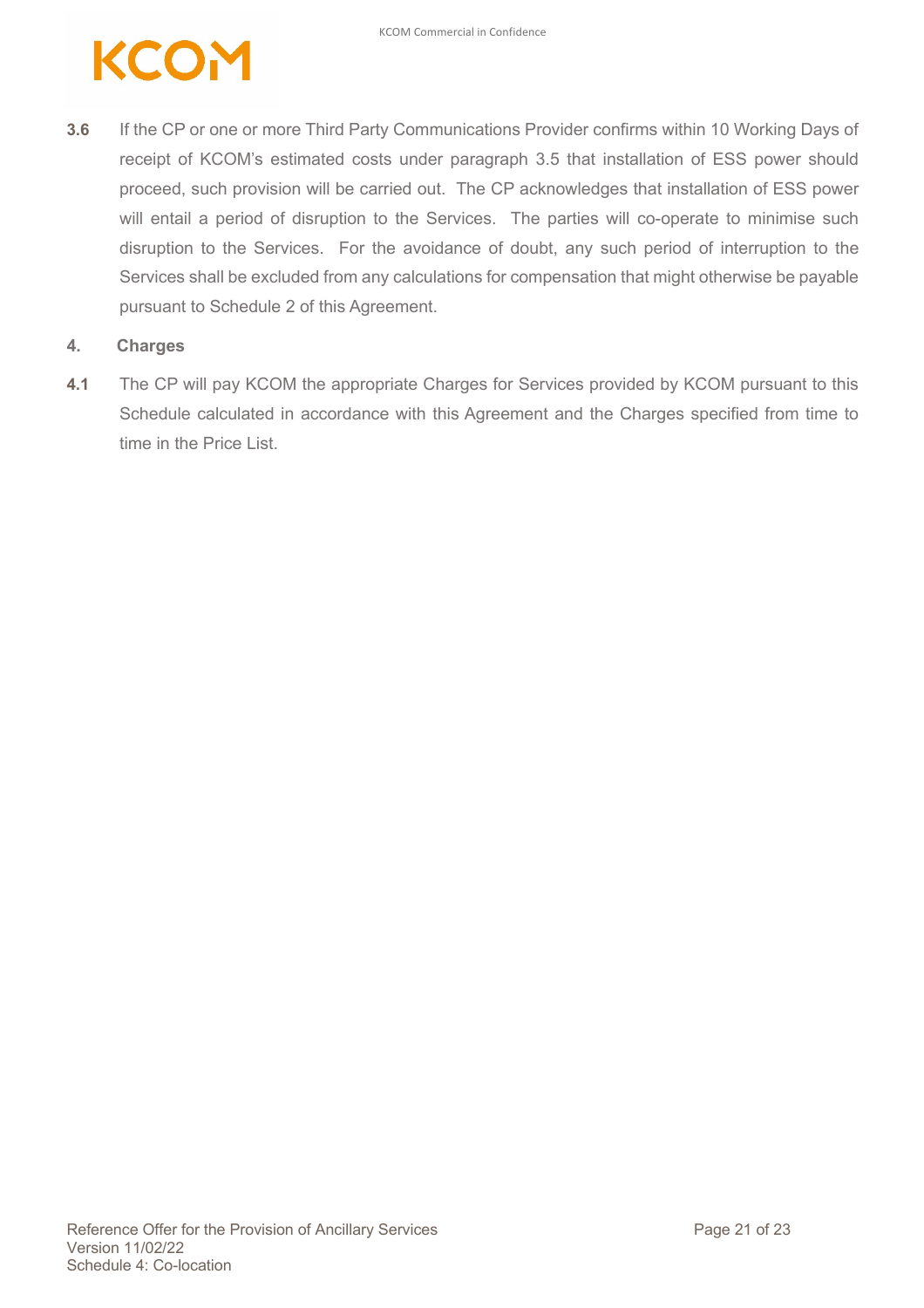### KCO

### **ANNEX 3 KCOM Assisted Site Delivery Service (KASDS)**

#### **1. Definitions**

**1.1** In this Annex, a reference to a paragraph, unless stated otherwise, is to a paragraph of this Annex.

#### **2. Description of service**

- **2.1** Subject to the provisions of this Annex KCOM will provide to the CP the KCOM Assisted Site Delivery Service ("**KASDS**") at an Exchange Site to enable safe handling and transportation of the CP's Compliant Equipment to the CP's Specified Floor Area. The KASDS will be provided at an agreed time following completion of the Specified Floor Area pursuant to Schedule 3.
- **2.2** KCOM will provide KASDS for delivery of the CP's Compliant Equipment to an Exchange Site if the CP has specified such requirement in its PCR1 pursuant to Schedule 3. If KASDS is unavailable at any Exchange Site because KCOM does not provide such a KASDS for itself, the CP may deliver Compliant Equipment providing the requisite notice has been provided to KCOM.
- **2.3** The CP will order KASDS not less than 10 Working Days prior to the CP's required delivery date. KCOM will acknowledge such Order no later than 3 Working Days from receipt of the Order. If KCOM is unable to meet the CP's required delivery date, KCOM will contact the CP as soon as reasonably practicable and the parties will agree a mutually acceptable revised date.
- **2.4** Subject to Clause 11 of the main body of this Agreement if the CP fails to meet the agreed delivery date, the CP will submit another Order in accordance with paragraph 2.3. The CP will be liable for payment of the Charges for the aborted delivery as set out in the Price List.
- **2.5** Risk in the Compliant Equipment will pass to KCOM when the Compliant Equipment passes into KCOM's possession within the Exchange Site. Risk will return to the CP on delivery to the CP's Specified Floor Area. For the avoidance of doubt, KCOM will operate only KCOM equipment in the provision of KASDS. It is the CP's responsibility to operate any equipment owned or hired by the CP for the delivery of the Compliant Equipment to the Exchange Site.
- **2.6** The CP will be responsible for the removal of transhipment equipment or any packaging materials. The CP will remove such equipment or material as soon as reasonably practicable.

#### **3. Legal and site specific requirements**

**3.1** The CP will ensure that its employees, contractors, sub-contractors and agents comply with all regulations and practices applicable at the Exchange Site and as notified by KCOM to the CP from time to time.